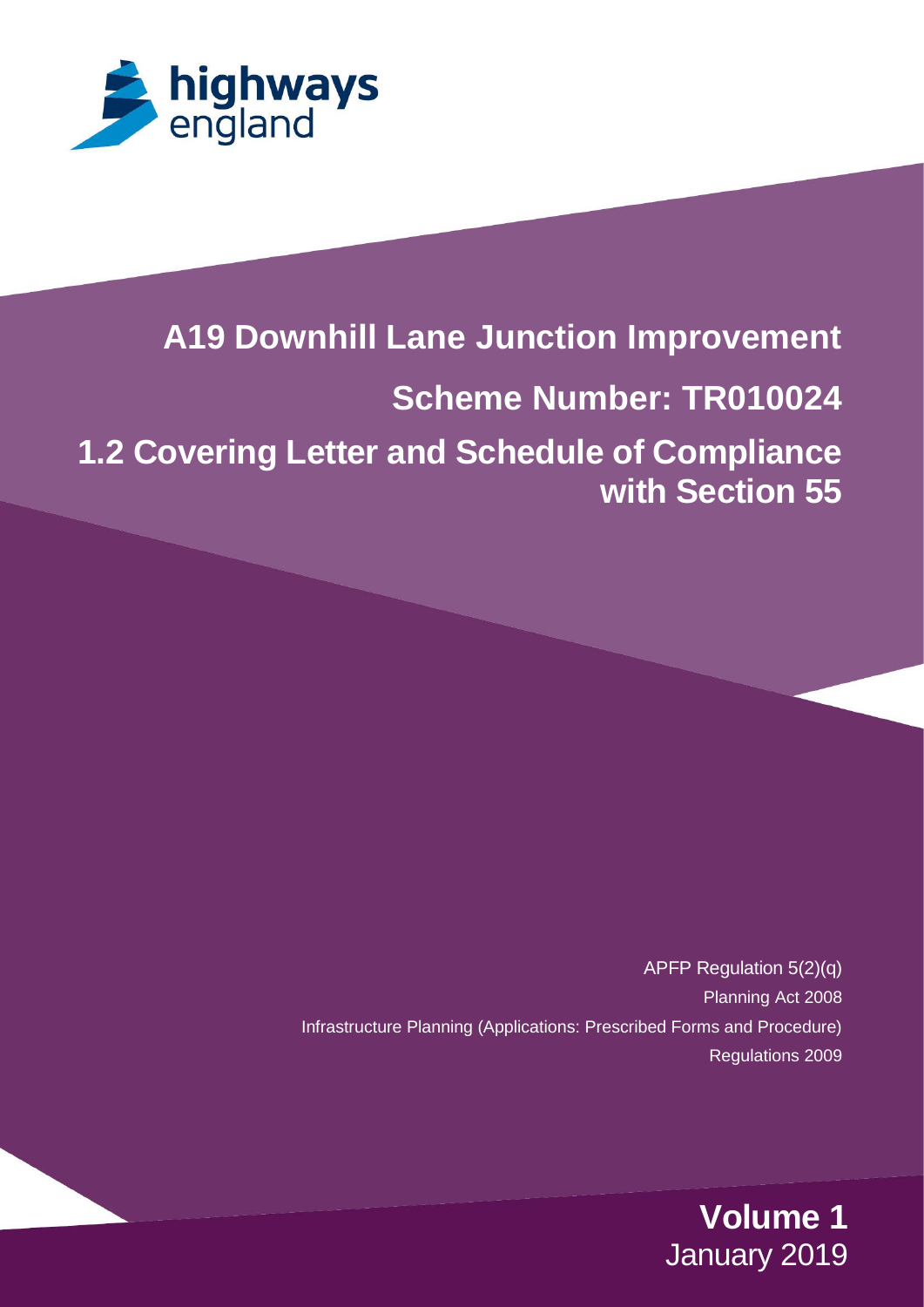

# **Infrastructure Planning**

# **Planning Act 2008**

## **The Infrastructure Planning (Applications: Prescribed Forms and Procedure) Regulations 2009**

# **A19 DOWNHILL LANE JUNCTION IMPROVEMENT**

**The A19 Downhill Lane Junction Improvement Development Consent Order 201[ ]**

# **COVERING LETTER AND SCHEDULE OF COMPLIANCE WITH SECTION 55**

**\_\_\_\_\_\_\_\_\_\_\_\_\_\_\_\_\_\_\_\_\_\_\_\_\_\_\_\_\_\_\_\_\_\_\_\_\_\_\_\_\_\_\_\_\_\_**

**\_\_\_\_\_\_\_\_\_\_\_\_\_\_\_\_\_\_\_\_\_\_\_\_\_\_\_\_\_\_\_\_\_\_\_\_\_\_\_\_\_\_\_\_\_\_**

| <b>Regulation Number:</b>             | Regulation $5(2)(q)$                 |
|---------------------------------------|--------------------------------------|
| <b>Planning Inspectorate Scheme</b>   | TR010024                             |
| <b>Reference</b>                      |                                      |
| <b>Application Document Reference</b> | TR010024/APP/1.2                     |
| Author:                               | A19 Project Team, Highways England & |
|                                       | Jacobs                               |

| <b>Version</b> | ∣ Date       | <b>Status of Version</b> |
|----------------|--------------|--------------------------|
| Rev 0          | January 2019 | <b>Application Issue</b> |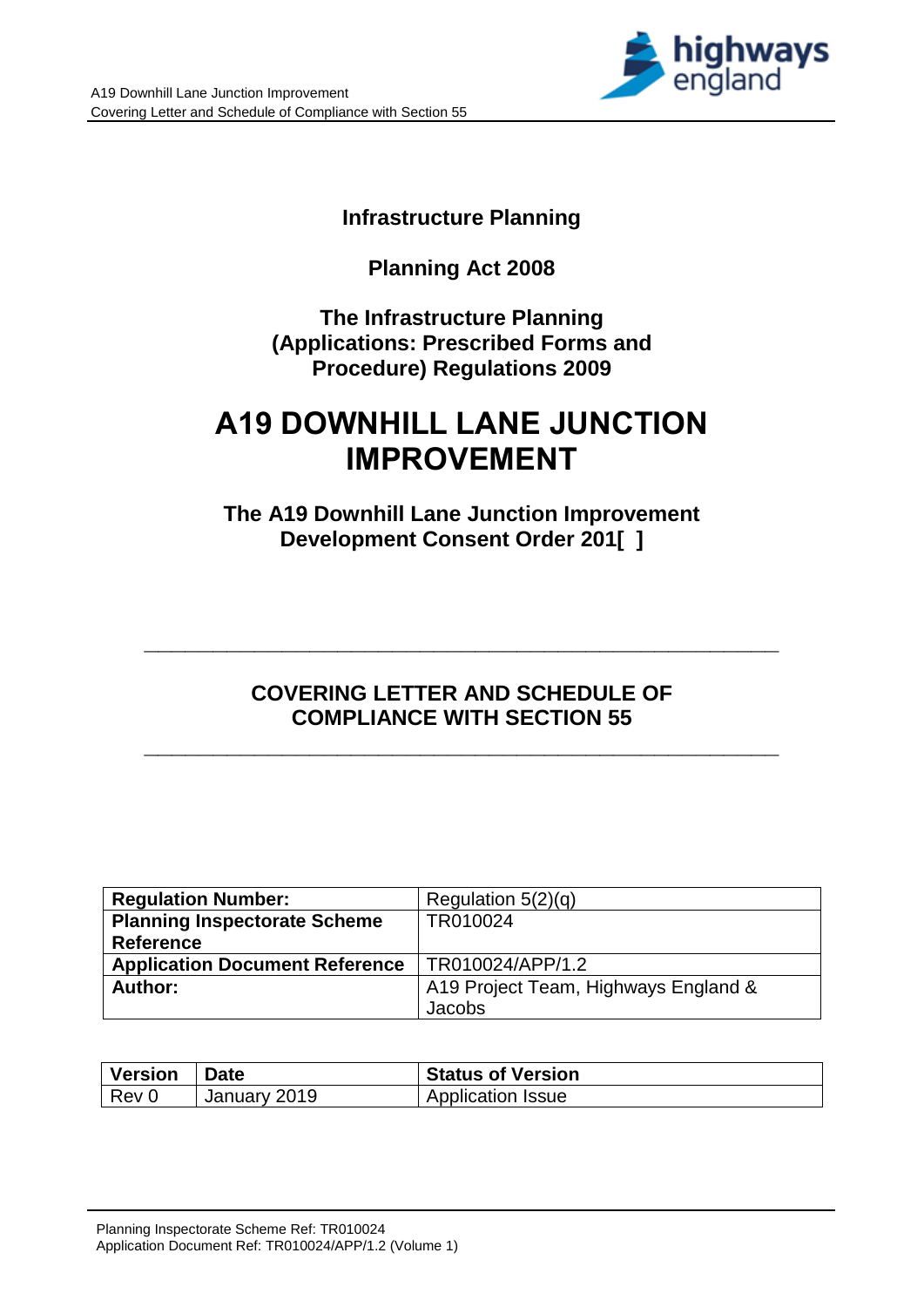

Major Applications & Plans 3/18 Eagle Wing The Planning Inspectorate Temple Quay House Temple Quay Bristol BS1 6PN

Dear Sir/Madam

## **Planning Act 2008 Application for a Development Consent Order for the proposed A19 Downhill Lane Junction Improvement Scheme Highways England Application Reference: TR010024**

I am pleased to enclose an application on behalf of Highways England (the "Applicant") under section 37 of the Planning Act 2008 (the "2008 Act") for an order granting development consent for the A19 Downhill Lane Junction improvement (the "Scheme").

### **1 Subject of the Application**

- 1.1 Development consent is required to the extent that the application includes development that is or forms part of a Nationally Significant Infrastructure Project (NSIP) pursuant to sections 14(1)(h) and 22(1)(b) of the 2008 Act.
- 1.2 Further detail concerning the Scheme's qualification as a NSIP can be found in the prescribed form within the **Application Form (Application Document Reference: TR010024/APP/1.3)** and in the **Explanatory Memorandum (Application Document Reference: TR010024/APP/3.2)**.

#### **2 Application fee and documentation enclosed**

- 2.1 A fee of £6,939 has been submitted by BACS transfer to the account of the Planning Inspectorate.
- 2.2 One paper copy and 6 electronic copies of the full application as listed in Annex A are provided as suggested in the Planning Inspectorate's Advice Note Six along with a GIS shape file via email.
- 2.3 An **Application Document Tracker (Application Document Reference: TR010024/APP/1.4)** will be provided to show the current state of each document throughout the examination In addition, an **Interrelationship with Testo's Junction, A1 Birtley to Coalhouse Scheme and International Advanced Manufacturing Park (Application Document Reference: TR010024/APP/7.3)** is provided which details how the Scheme will interact with other developments within the area which include the International Advanced Manufacturing Park (IAMP) scheme, A19/A184 Testo's Improvement scheme and the A1 Birtley to Coal House scheme.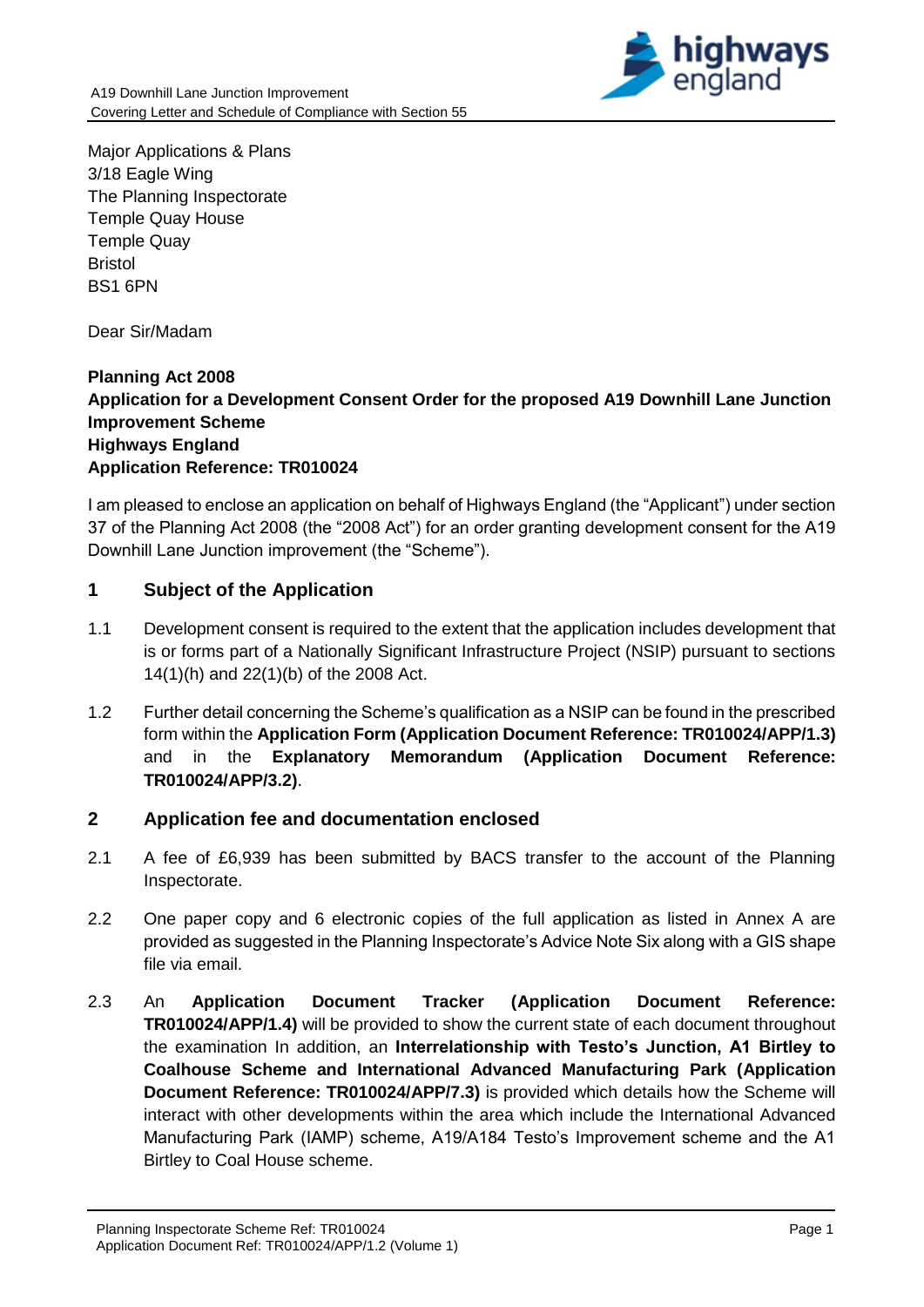

2.4 A Schedule of Compliance with Section 55 accompanies this letter. This has been included to demonstrate how the application meets the tests for acceptance by the Planning Inspectorate and submitted to assist with the compliance check. A copy can be found in Annex B.

## **3 Application formalities**

- 3.1 This Application is made in the form required by Section 37(3)(b) of the 2008 Act and the application documents comply with the requirements in Section 37 of the 2008 Act and those set out in:
	- The Infrastructure Planning (Applications: Prescribed Forms and Procedure) Regulations 2009 (the APFP Regulations);
	- The Infrastructure Planning (Environmental Impact Assessment) Regulations 2009;
	- The Department for Communities and Local Government's (DCLG) 'Planning Act 2008: Nationally significant infrastructure projects – Application form guidance' (June 2013); and
	- The Planning Inspectorate's 'Advice Note Six: Preparation and submission of application documents'.
- 3.2 The Scheme opted to submit under the Infrastructure Planning (Environmental Impact Assessment) Regulations 2009 in order to remain consistent with the A19 Testo's scheme which is located 1km north of the Scheme and dependent on the Development Consent Order (DCO) being consented, will be in construction at the same time as Downhill Lane.
- 3.3 We request that the Planning Inspectorate publish the application documents on the Scheme project page of the National Infrastructure website from submission of the application. The exceptions to this are the Barn owl survey report which can be found in Appendix 9 of the **Environmental Statement Appendices (Application Document Reference: TR010024/APP/6.3, 9.1E and 9.1H; Document No. B0140300/OD/197, Jacobs 2017) and the Badger report (Document No B0140300/OD/192, Jacobs 2016)**. These are not to be included in the information that will be made available in the public domain due to sensitive information within the documents.

#### **4 Description of the Scheme**

4.1 A non-technical description of the Scheme is provided in the **Introduction to the Application (Application Document Reference: TR010024/APP/1.1)**. A more detailed and technical description is provided in the **Environmental Statement (Application Document Reference: TR010024/APP/6.1)**.

#### **5 Consent flexibility – Rochdale Envelope**

5.1 The Applicant has considered the National Policy Statement and the Planning Inspectorate's 'Advice Note Nine: Rochdale Envelope' together with pre-application advice provided by the Planning Inspectorate. It is our view that the inclusion of flexibility provided for in the draft Development Consent Order (DCO) is fundamental to whether the Scheme is deliverable.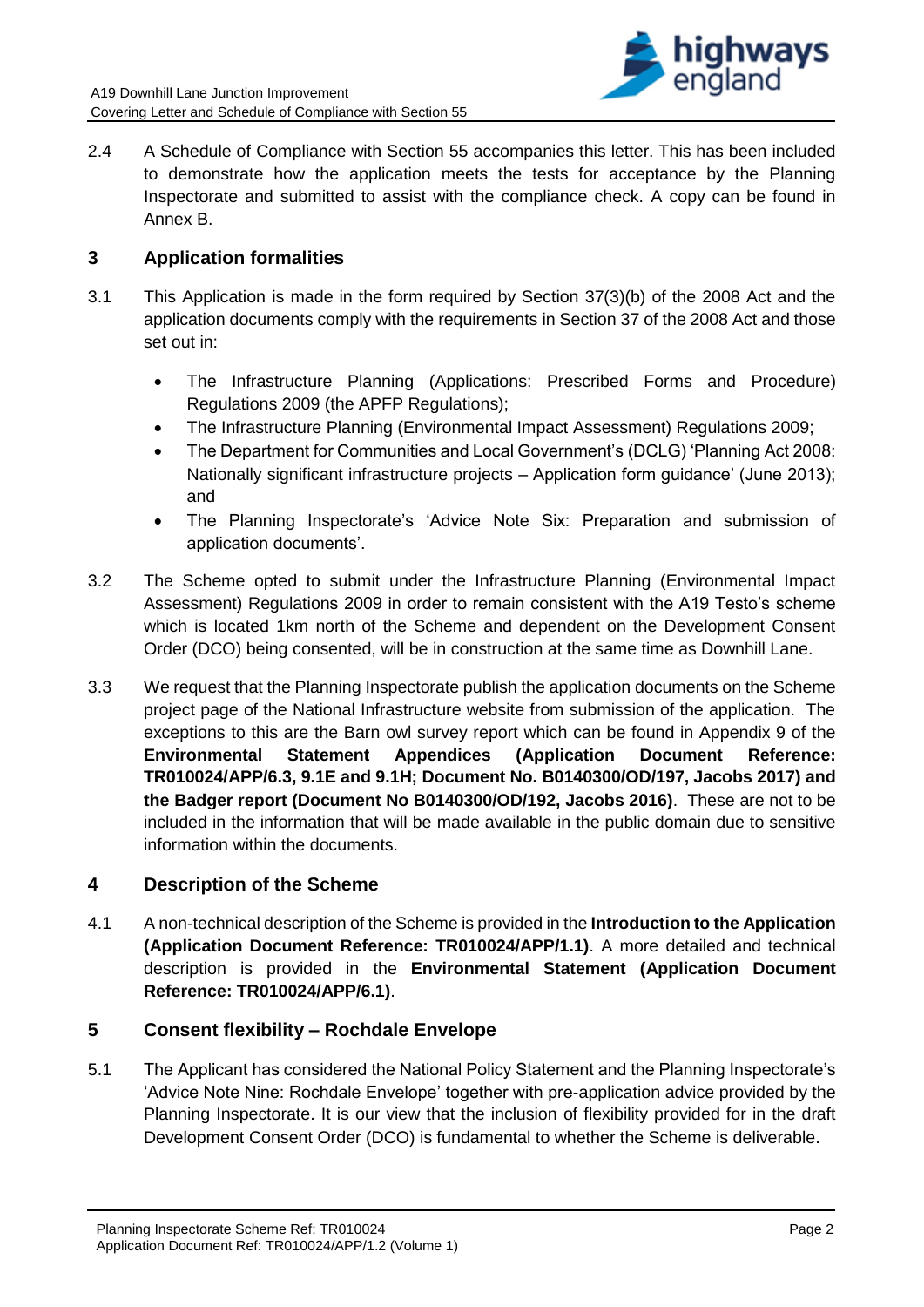

- 5.2 An important element of the flexibility in the DCO is the permissible limits of deviation as authorised by Article 6 of the **Draft Development Consent Order (Application Document Reference: TR010024/APP/3.1)**. For example, the extents of features such as drainage attenuation ponds are shown as the maximum extents required for these features and they may, following detailed design, be smaller and set within the footprint shown. To accommodate such a possibility at detailed design, an assessed envelope with vertical limits of deviation of 0.5 metres and lateral limits of deviation as shown on the **Works Plans (Application Document Reference: TR010024/APP/2.**4) has been sought for the works in order to provide the necessary flexibility for the detailed design to allow for this.
- 5.3 The Environmental Impact Assessment (EIA) which was undertaken in support of the Scheme has considered and reflected the flexibility sought in the Draft DCO. The maximum design parameters referenced in the Draft DCO have been assessed in the **Environmental Statement (Application Document Reference: TR010024/APP/6.1)**.

### **6 Habitats Regulations Assessment**

- 6.1 This Application includes a **Habitats Regulation Assessment (HRA) (Application Document Reference: TR010024/APP/6.10)** as required by Regulation 5(2)(g) of the APFP Regulations. This HRA Report identifies all relevant European sites and provides sufficient information for the competent authority to determine whether the Scheme is likely to have an adverse effect on the integrity of any European site.
- 6.2 The HRA was prepared in consultation with the Planning Inspectorate's 'Advice Note 10: Habitats Regulations Assessments'.
- 6.3 The Applicant has undertaken screening for the purposes of compliance with Regulation 5(2)(g) of the Infrastructure Planning (Applications: Prescribed Forms and Procedure) Regulations 2009. The combination of the localised nature of the works and construction of the Scheme, together with the large distance between European Sites and the Scheme provides a substantial buffer to any potential adverse or otherwise effects upon the qualifying features or the designated European Sites. As there are no protected sites within 2km, in line with Highways England policy, and the localised nature of the effects, the Applicant has concluded there are no likely significant effects on any European sites and their features. This is evidenced and further explained in the **Habitats Regulation Assessment (Application Document Reference: TR010024/APP/6.10)**.

## **7 Compulsory Acquisition**

- 7.1 The Applicant is seeking compulsory acquisition and temporary possession powers to acquire land, rights over land and interests in land, and other related powers to support the delivery of the Scheme. Details on the powers sought and negotiations to date are provided in the **Book of Reference (Application Document Reference: TR010024/APP/4.3)** and the **Statement of Reasons (Application Document Reference: TR010024/APP/4.1)**.
- 7.2 Adequacy of the funding for compensation is provided in the **Funding Statement (Application Document Reference: TR010024/APP/4.2)**.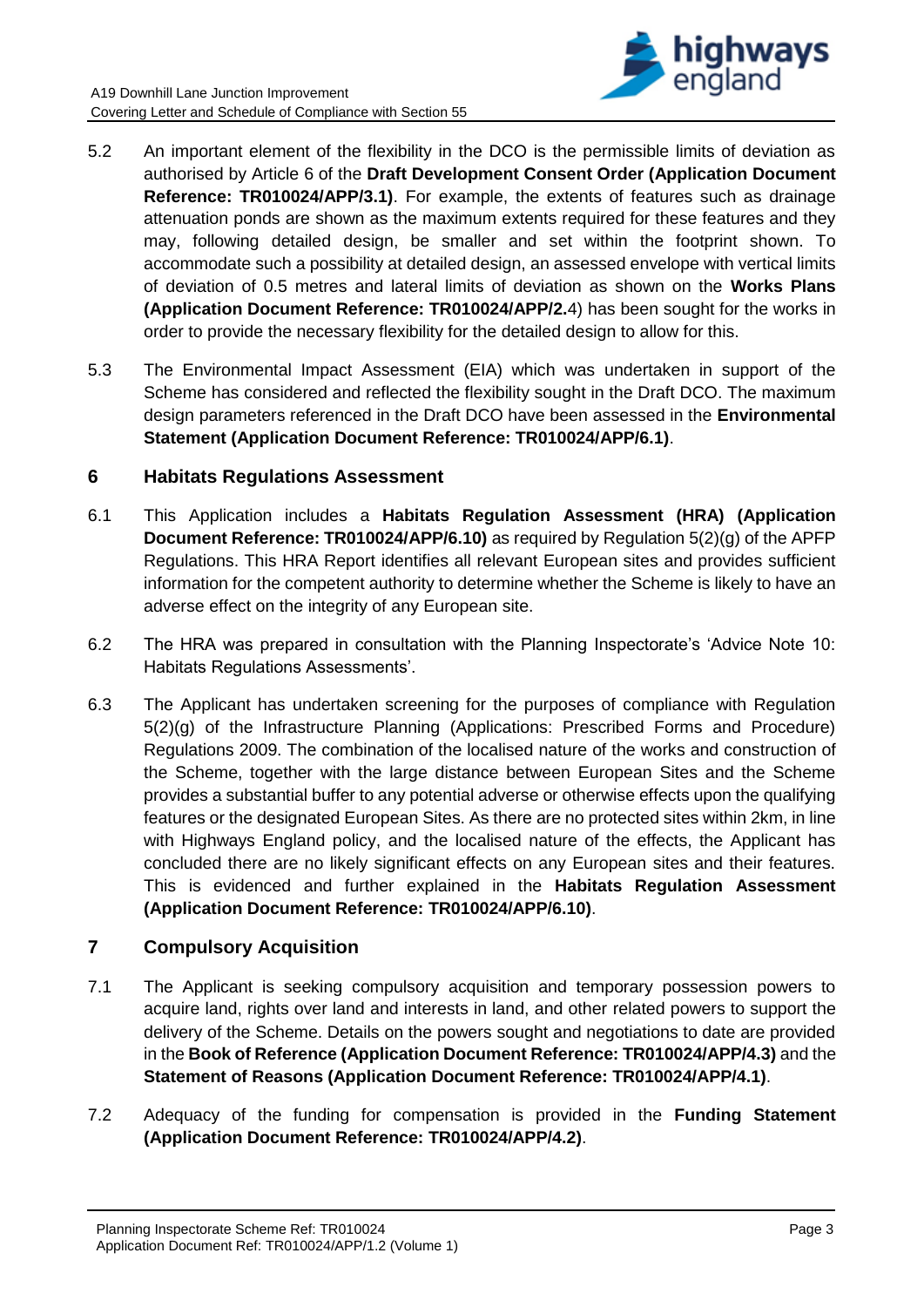

#### **8 Other consents**

8.1 Details of other consents and licences not forming part of the DCO which the Applicant (or others) may be seeking in relation to the construction and operation of the proposed Scheme and associated development, are set out in the **Consents and Agreements Position Statement (Application Document Reference: TR010024/APP/3.3)**.

#### **9 Pre-application consultation**

9.1 As required by section 37(3)(c) a **Consultation Report (Application Document Reference: TR010024/APP/5.1)** accompanies this application. The Consultation Report details compliance with sections 42, 47, 48 and 49 of the 2008 Act.

#### **10 Pre-Application engagement with the Planning Inspectorate**

10.1 No significant issues were raised by the inspectorate during pre-application engagement.

#### **11 Other matters**

- 11.1 Under Regulation 6(2) of the APFP Regulations, an application for highway development is required to include section drawings; these can be found as the **Engineering Drawings & Sections (Application Document Reference: TR010024/APP/2.6)**.
- 11.2 Under Regulation 5(3) of the APFP Regulations, any plans, drawings or sections shall be no larger than A0 size, shall be drawn to an identified scale (no smaller that 1:2500) and, in the case of plans, shall show the direction of north.
- 11.3 The only plans provided that have a smaller scale than 1:2500 are the **Location Plan (Application Document Reference: TR010024/APP/2.1)** which is drawn at 1:10,000 at A1 and the Scheme Layout Plan which is at 1:2000 at A1.
- 11.4 Under Regulation 5(2)(l) of the APFP Regulations, an applicant is required to provide a plan of certain nature conservation sites and an assessment of any effects on those sites and features likely to be caused by the proposed development. There is an equivalent requirement under Regulation 5(2)(m) in relation to certain historic sites and features. These plans are referenced as follows: **Assessment of Nature Conservation Effects** (including Plan with accompanying Nature Conservation Information) **(Application Document Reference: TR010024/APP/6.7)** and **Assessment of Historical Environmental Effects** (including Plan with accompanying Historic Environmental Information) **(Application Document Reference: TR010024/APP/6.8)**. They are both provided in addition to the **Environmental Statement (Document reference:TR010024/APP/6.1)**. The figures and appendices that accompany these documents are provided in the **Environmental Statement Figures (Application Document Reference: TR010024/APP/6.2)** and **Environmental Statement Appendices (Application Document Reference: TR010024/APP/6.3)**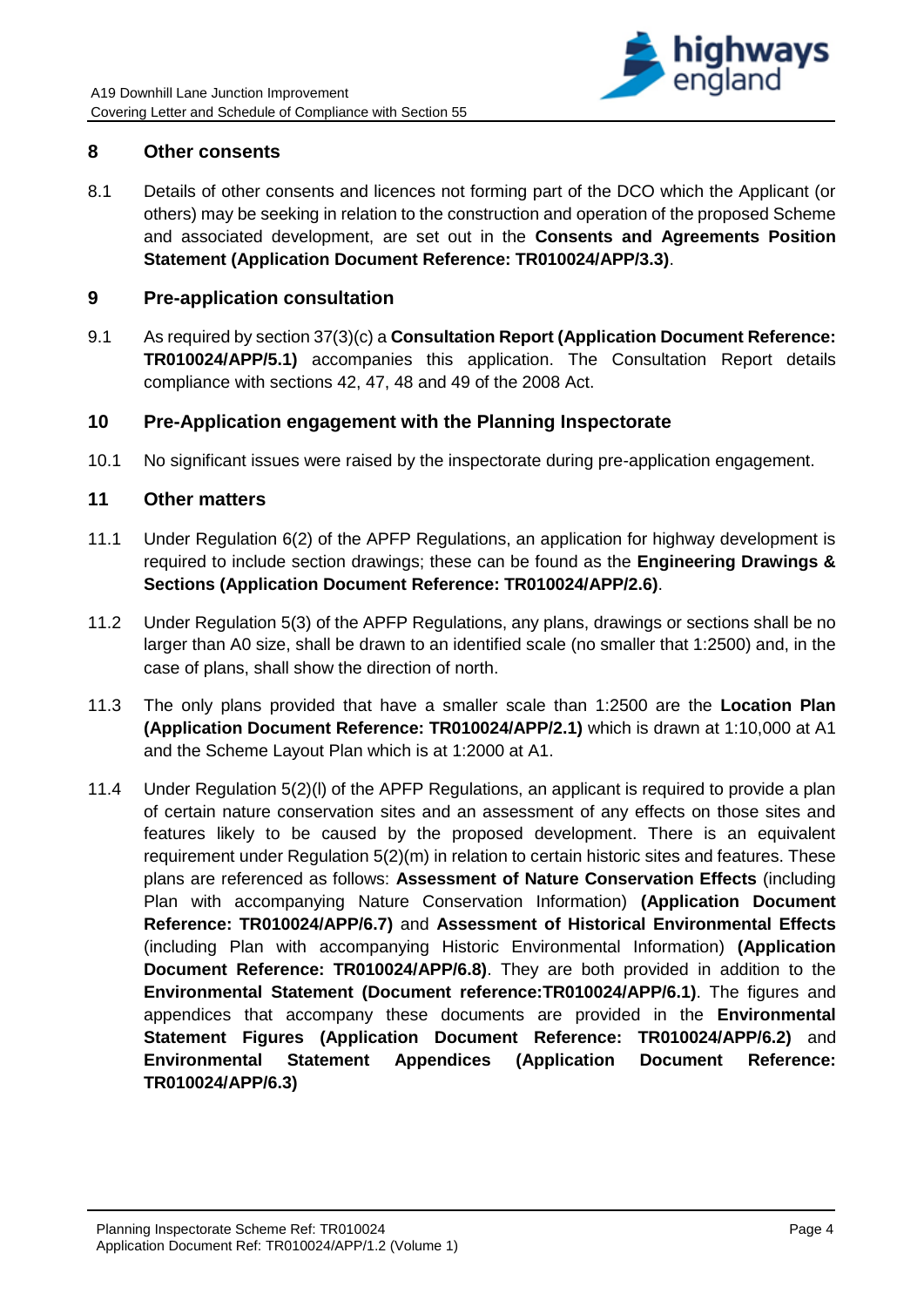

- 11.5 In accordance with Regulation 5(5) of the APFP Regulations, the Applicant retains all responses to the consultation carried out under Part 5 of the 2008 Act, and can make them available at the request of the Planning Inspectorate.
- 11.6 The Applicant will keep all application documents under review and will endeavour to provide updates (where it considers it necessary to do so) during the examination of the application considering questions and comments received from the Examining Authority and interested parties.

We look forward to hearing from you in relation to a formal acceptance of this Application. If we can be of any assistance, please do not hesitate to contact us using the details provided below.

Yours faithfully,



Thomas Howard

Senior Project Manager

Highways England

#### **Enclosures:**

**Annex A: Overview of the Application Documents** 

**Table of Application Documents**

**Annex B: Section 55 Acceptance of Applications Checklist (completed by the Applicant)**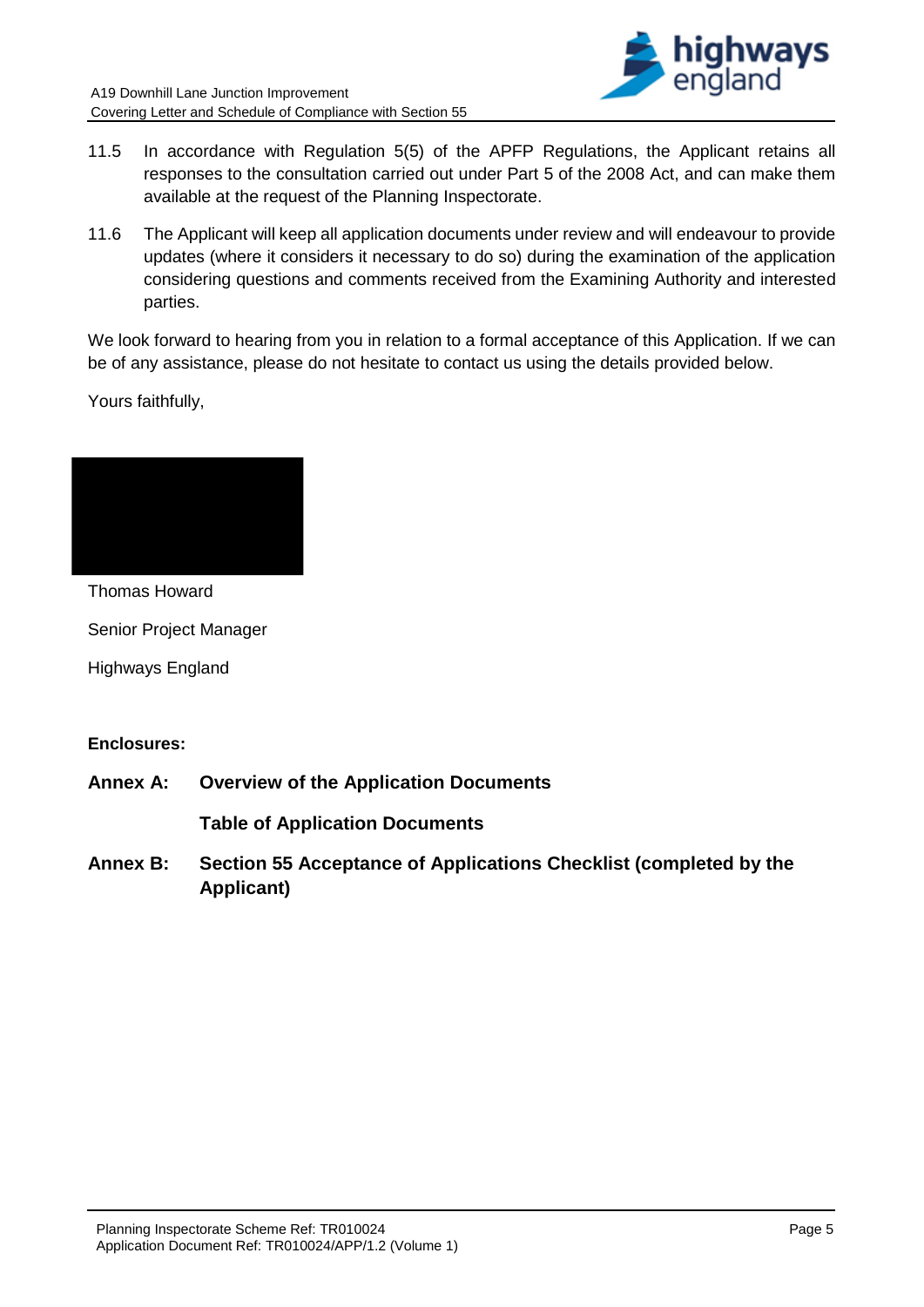

# **ANNEX A**

## **Overview of the Application Documents**

The reports, drawings and plans that make up the DCO application have been organised into 7 volumes as listed in the table below. The 7 volumes are explained in further detail in the **Introduction to the Application (Application Document Reference: TR010024/APP/1.1)**.

|                | <b>VOLUME</b>                                                   | <b>CONTENT</b>                                                                                                                                                                                                                                                                                                                                                                                                                                                                                                                                                                                |
|----------------|-----------------------------------------------------------------|-----------------------------------------------------------------------------------------------------------------------------------------------------------------------------------------------------------------------------------------------------------------------------------------------------------------------------------------------------------------------------------------------------------------------------------------------------------------------------------------------------------------------------------------------------------------------------------------------|
| 1              | Application Information                                         | This document, the completed application form, an<br>introduction to the application and the application tracker                                                                                                                                                                                                                                                                                                                                                                                                                                                                              |
| $\overline{2}$ | Plans/ Drawings/ Sections                                       | These include plans that illustrate the location of the<br>Scheme, the proposed works, the land that will be acquired<br>or used, and engineering details                                                                                                                                                                                                                                                                                                                                                                                                                                     |
| 3              | <b>Draft Development Consent</b><br>Order and related documents | This is the document that sets out the legal powers that<br>Highways England is seeking to enable it to build, operate<br>and maintain the Scheme, together with a separate<br>document, the Explanatory Memorandum, explaining the<br>provisions of the Order; and the Consents and Agreements<br>Position Statement which sets out the strategy for obtaining<br>the consents and associated agreements needed to<br>implement the proposed Scheme. The DCO validation<br>report is produced to ensure the draft DCO conforms to the<br>statutory instrument template issued by Government. |
| 4              | <b>Compulsory Acquisition</b><br>Information                    | Documents setting out in tabular form the land to be<br>acquired or used, and reports justifying the seeking of<br>compulsory acquisition powers over this land                                                                                                                                                                                                                                                                                                                                                                                                                               |
| 5              | <b>Consultation Report and related</b><br>documents             | The Consultation Report and associated annexes relevant<br>for the specific DCO.                                                                                                                                                                                                                                                                                                                                                                                                                                                                                                              |
| 6              | <b>Environmental Statement and</b><br>related documents         | An assessment of the likely significant effects (both positive<br>and negative) of the Scheme on the environment and a<br>description of mitigation measures proposed to reduce any<br>negative impacts                                                                                                                                                                                                                                                                                                                                                                                       |
| 7              | <b>Other Documents</b>                                          | Additional documents that support the DCO application;<br>these are not legally required but provide useful information<br>on the case for the Scheme                                                                                                                                                                                                                                                                                                                                                                                                                                         |

## **Table of Application Documents**

A list of documents within the application is set out below. If you require a copy of any of the application documents, or parts of them, please contact the A19 Downhill Lane Junction Improvement Project Team (contact details are provided in the **Introduction to the Application (Application Document Reference: TR010024/APP/1.1**). A USB Pen containing these documents will be provided free of charge; a reasonable charge for printing and distribution of, hard copies will be made.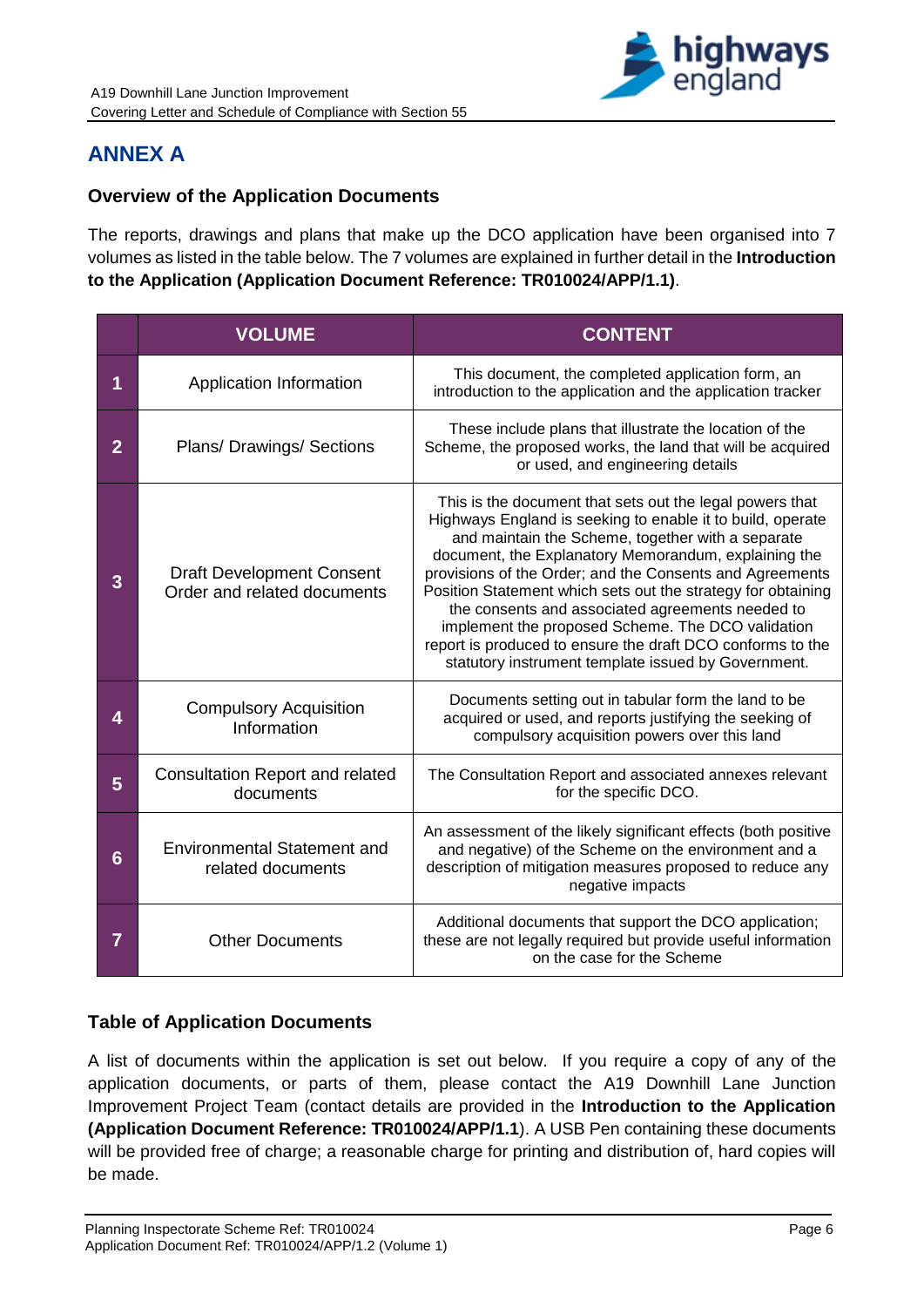

## A19 Downhill Lane Junction Improvement

Covering Letter and Schedule of Compliance with Section 55

| <b>VOLUME</b>                                                    | <b>DOCUMENT</b><br><b>REFERENCE</b> | <b>DOCUMENT TITLE</b>                                         | <b>HARD COPY FOLDER</b><br><b>NUMBER</b> |  |
|------------------------------------------------------------------|-------------------------------------|---------------------------------------------------------------|------------------------------------------|--|
|                                                                  | 1.1                                 | Introduction to the Application                               |                                          |  |
| <b>VOLUME 1:</b><br><b>Application</b>                           | 1.2                                 | Covering letter and Schedule of<br>Compliance with Section 55 | Volume 1                                 |  |
| <b>Information</b>                                               | 1.3                                 | <b>Application Form</b>                                       | Folder [1of 1]                           |  |
|                                                                  | 1.4                                 | <b>Application Document Tracker</b>                           |                                          |  |
|                                                                  | 2.1                                 | <b>Location Plan</b>                                          | Volume 2                                 |  |
|                                                                  | 2.2                                 | Scheme Layout Plan                                            | Folder [1 of 3]                          |  |
| <b>VOLUME 2:</b>                                                 | 2.3                                 | <b>Land Plans</b>                                             | (A4 Prints)<br>Volume 2                  |  |
| Plans /<br><b>Drawings and</b>                                   | 2.4                                 | <b>Works Plans</b>                                            | Folder [2 of 3]                          |  |
| <b>Sections</b>                                                  | 2.5                                 | Streets, Rights of Way and Access<br>Plans                    | (A4 Prints)<br>Volume 2                  |  |
|                                                                  | 2.6                                 | <b>Engineering Drawings and</b><br><b>Sections</b>            | Folder [3 of 3]<br>(A3 Prints)           |  |
| <b>VOLUME 3:</b>                                                 | 3.1                                 | Draft Development Consent Order                               |                                          |  |
| <b>Draft</b>                                                     | 3.2                                 | <b>Explanatory Memorandum</b>                                 | Volume 3                                 |  |
| <b>Development</b><br><b>Consent Order</b><br>and related        | 3.3                                 | Consents and Agreements position<br>statement                 | Folder [1 of 1]                          |  |
| documents                                                        | 3.4                                 | <b>DCO Validation Report</b>                                  |                                          |  |
| <b>VOLUME 4:</b>                                                 | 4.1                                 | <b>Statement of Reasons</b>                                   |                                          |  |
| <b>Compulsory</b><br><b>Acquisition</b>                          | 4.2                                 | <b>Funding Statement</b>                                      | Volume 4<br>Folder [1 of 1]              |  |
| <b>Information</b>                                               | 4.3                                 | <b>Book of Reference</b>                                      |                                          |  |
| <b>VOLUME 5:</b>                                                 | 5.1                                 | <b>Consultation Report</b>                                    |                                          |  |
| <b>Consultation</b><br><b>Report and</b><br>related<br>documents | 5.2                                 | <b>Consultation Report Appendices</b>                         | Volume 5<br>Folder [1of 1]               |  |
|                                                                  | 6.1                                 | <b>Environmental Statement</b>                                | Volume 6                                 |  |
| <b>VOLUME 6:</b>                                                 | 6.2                                 | <b>Environmental Statement Figures</b>                        | Folder [1 of 5]                          |  |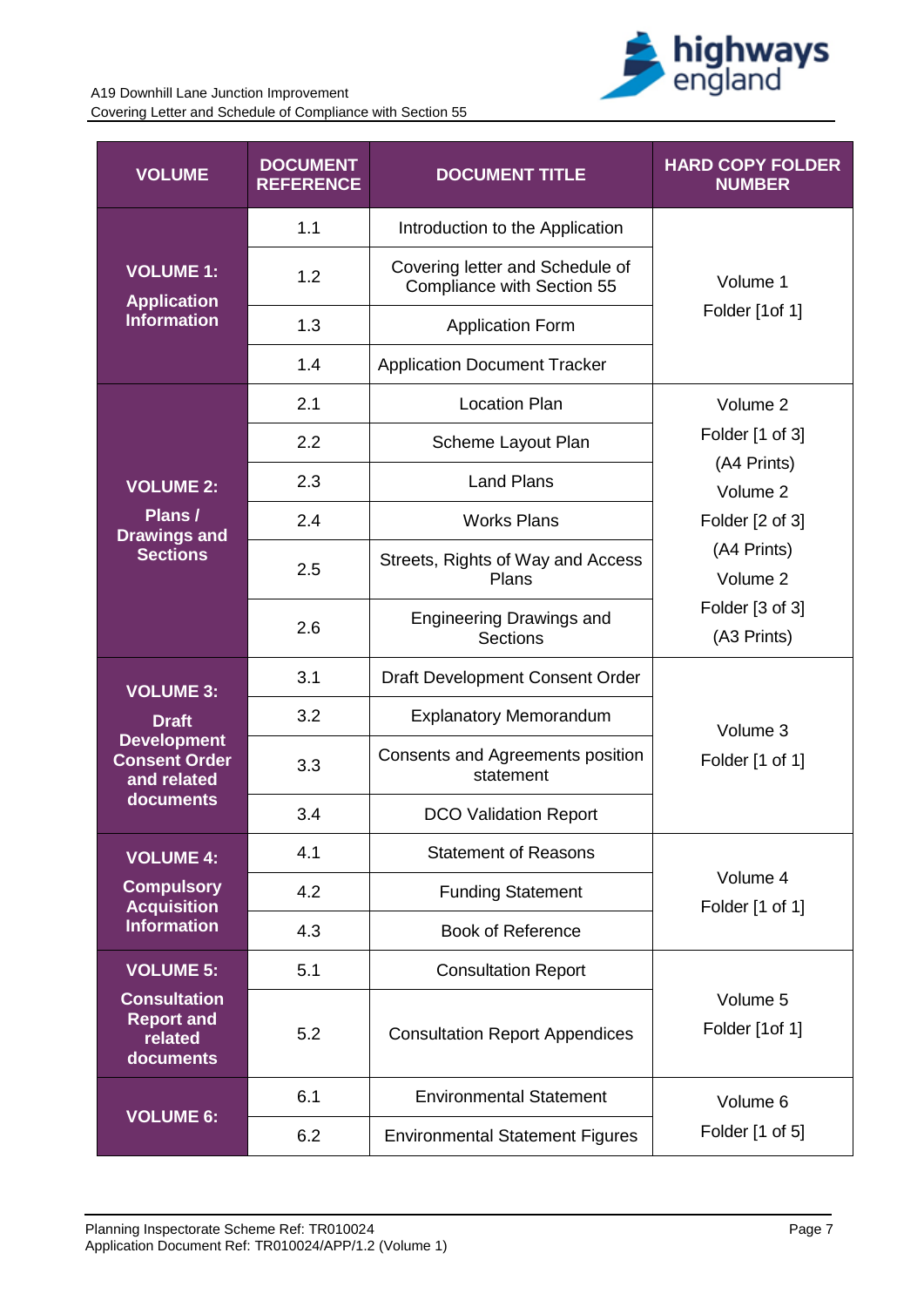

A19 Downhill Lane Junction Improvement Covering Letter and Schedule of Compliance with Section 55

| <b>Environmental</b><br><b>Statement</b>             | 6.3  | <b>Environmental Statement</b><br>Appendices                                                          | (A3 Prints)<br>Volume 6                    |
|------------------------------------------------------|------|-------------------------------------------------------------------------------------------------------|--------------------------------------------|
|                                                      | 6.4  | <b>Environmental Statement Non-</b><br><b>Technical Summary</b>                                       | Folder [2 of 5]<br>(A3 Prints)             |
|                                                      | 6.5  | <b>Statement on Statutory Nuisances</b>                                                               | Volume 6<br>Folder [3 of 5]                |
|                                                      | 6.6  | <b>Flood Risk Assessment</b>                                                                          | (A3 Prints)                                |
|                                                      | 6.7  | <b>Assessment of Nature</b><br>Conservation (inc Plan)                                                | Volume 6<br>Folder [4 of 5]                |
|                                                      | 6.8  | Assessment of Historical<br>Environmental Information (inc<br>Plan)                                   | (A3 Prints)<br>Volume 6<br>Folder [5 of 5] |
|                                                      | 6.9  | Scoping Opinion                                                                                       | (A3 Prints)                                |
|                                                      | 6.10 | <b>Habitat Regulations Assessment</b>                                                                 |                                            |
|                                                      | 7.1  | <b>Planning Statement and NNNPS</b><br>Accordance table                                               | Volume 7                                   |
|                                                      | 7.2  | <b>Outline Construction Environmental</b><br>Management Plan (CEMP)                                   | Folder [1of 3]<br>(A4 Prints)              |
| <b>VOLUME 7:</b><br><b>Other</b><br><b>Documents</b> | 7.3  | Interrelationship Between A19<br>Testos, Downhill Lane and IAMP<br><b>Schemes</b>                     | Volume 7<br>Folder [2 of 3]<br>(A4 Prints) |
|                                                      | 7.4  | <b>Transport Assessment Report</b>                                                                    | Volume 7                                   |
|                                                      | 7.5  | Revised plans, drawings and<br>sections for the A19/A184 Testo's<br><b>Junction Alteration Scheme</b> | Folder [3 of 3]<br>(A3 Prints)             |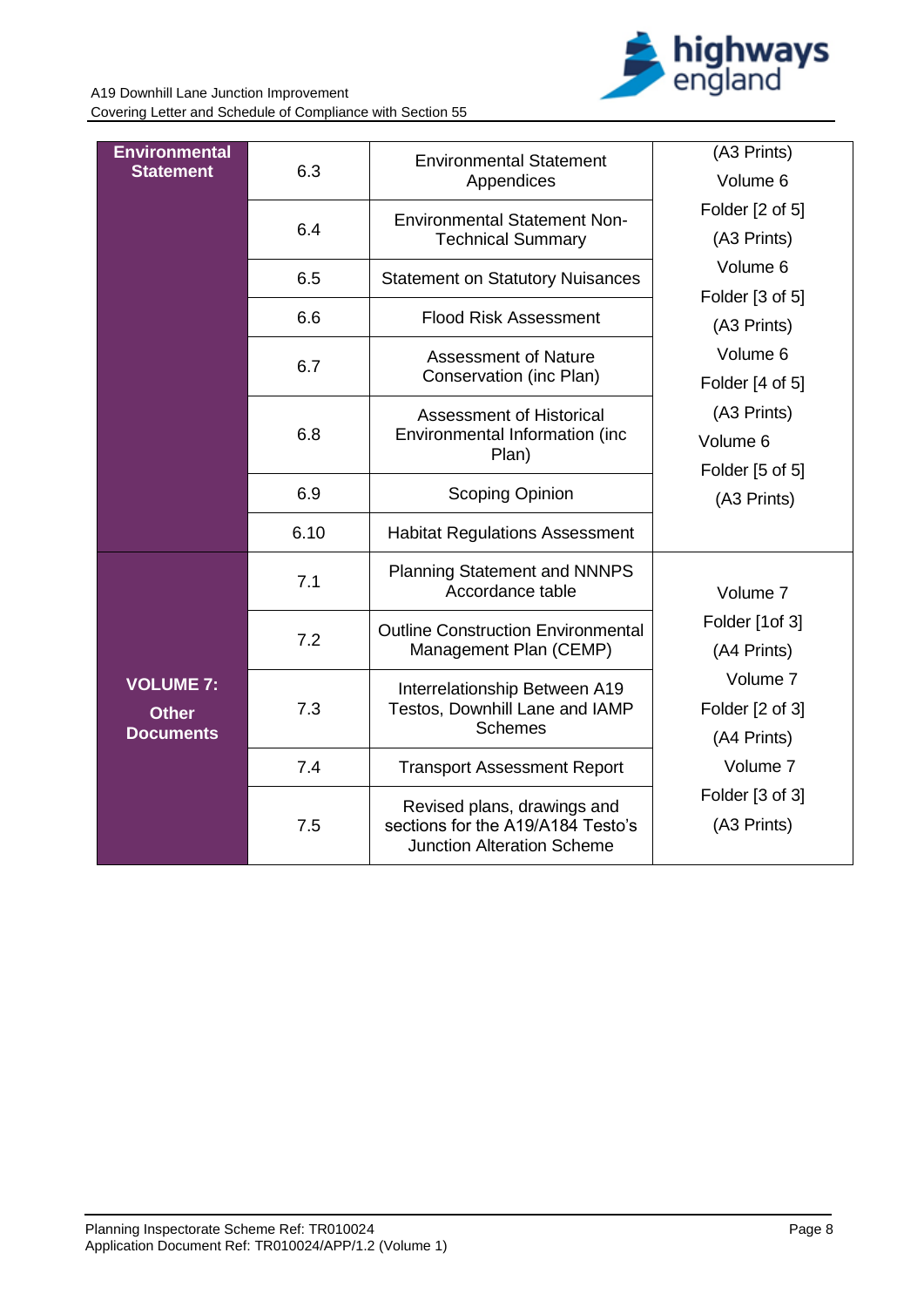# **ANNEX B**

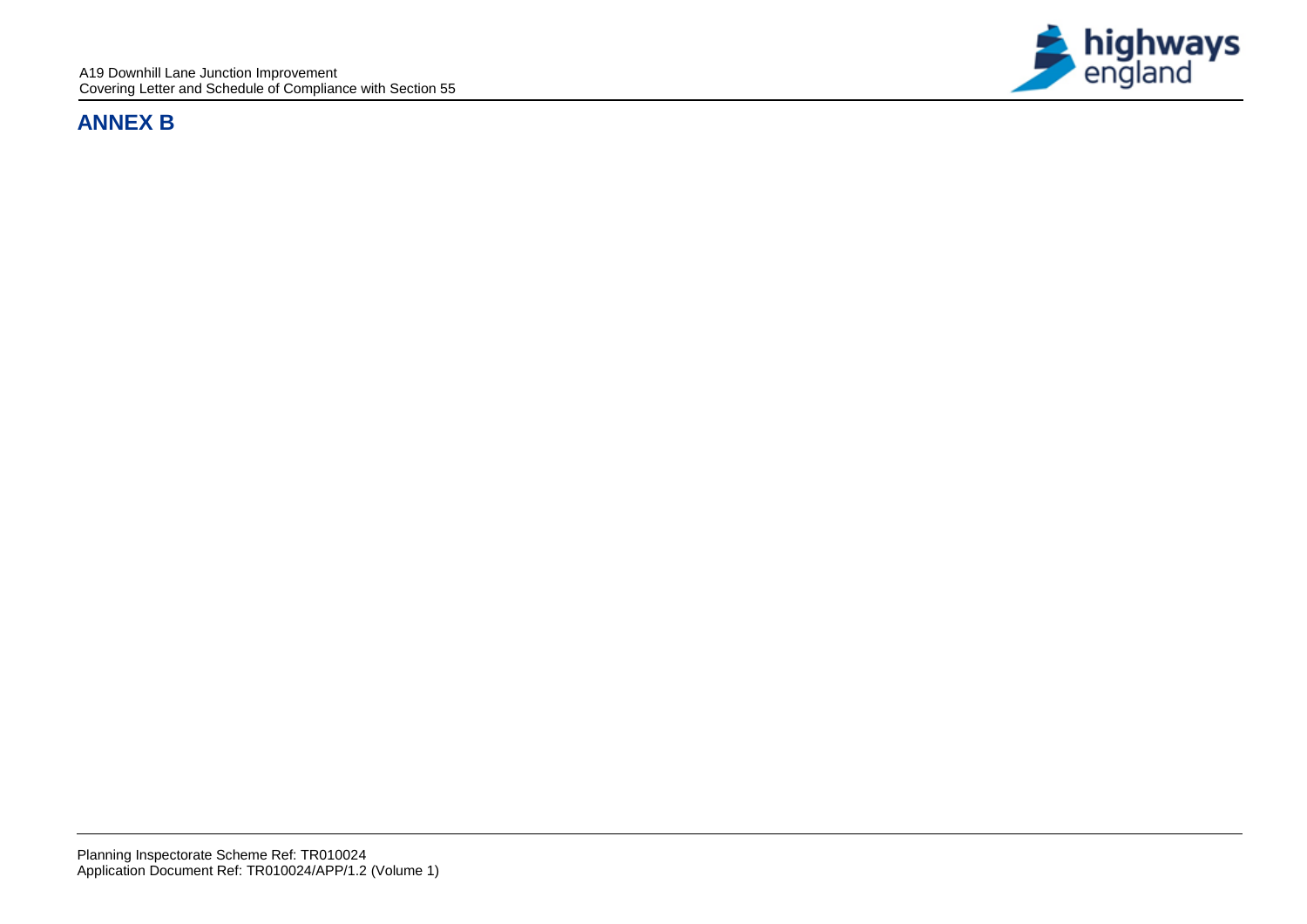# **The Planning Act 2008 Section 55 Acceptance of Applications\***

(Appendix 3 of advice note six: [Preparation](http://infrastructure.planningportal.gov.uk/legislation-and-advice/advice-notes/) and submission of application [documents\)](http://infrastructure.planningportal.gov.uk/legislation-and-advice/advice-notes/)

(1) The following provisions of this section apply where the Secretary of State receives an application that purports to be an application for an order granting development consent.

(2) The Secretary of State must, by the end of the period of 28 days beginning with the day after the day on which the Secretary of State receives the application, decide whether or not to accept the application.

(3) The Secretary of State may accept the application only if the Secretary of State concludes -

- (a) that it is an application for an order granting development consent,
- (b) deleted
- (c) that development consent is required for any of the development to which the application relates,
- (d) deleted
- (e) that the applicant has, in relation to a proposed application that has become the application, complied with Chapter 2 of Part 5 (preapplication procedure), and
- (f) that the application (including accompaniments) is of a standard that the Secretary of State considers satisfactory.
- (4) The Secretary of State, when deciding whether the Secretary of State may reach the conclusion in subsection (3)(e), must have regard to -
	- (a) the consultation report received under section  $37(3)(c)$ ,
	- (b) any adequacy of consultation representation received by the Secretary of State from a local authority consultee, and
	- (c) the extent to which the applicant has had regard to any guidance issued under section 50.
- (5) In subsection (4) -

"local authority consultee" means -

- (a) a local authority consulted under section  $42(1)(b)$  about a proposed application that has become the application, or
- (b) the Greater London Authority if consulted under section  $42(1)(c)$ about that proposed application;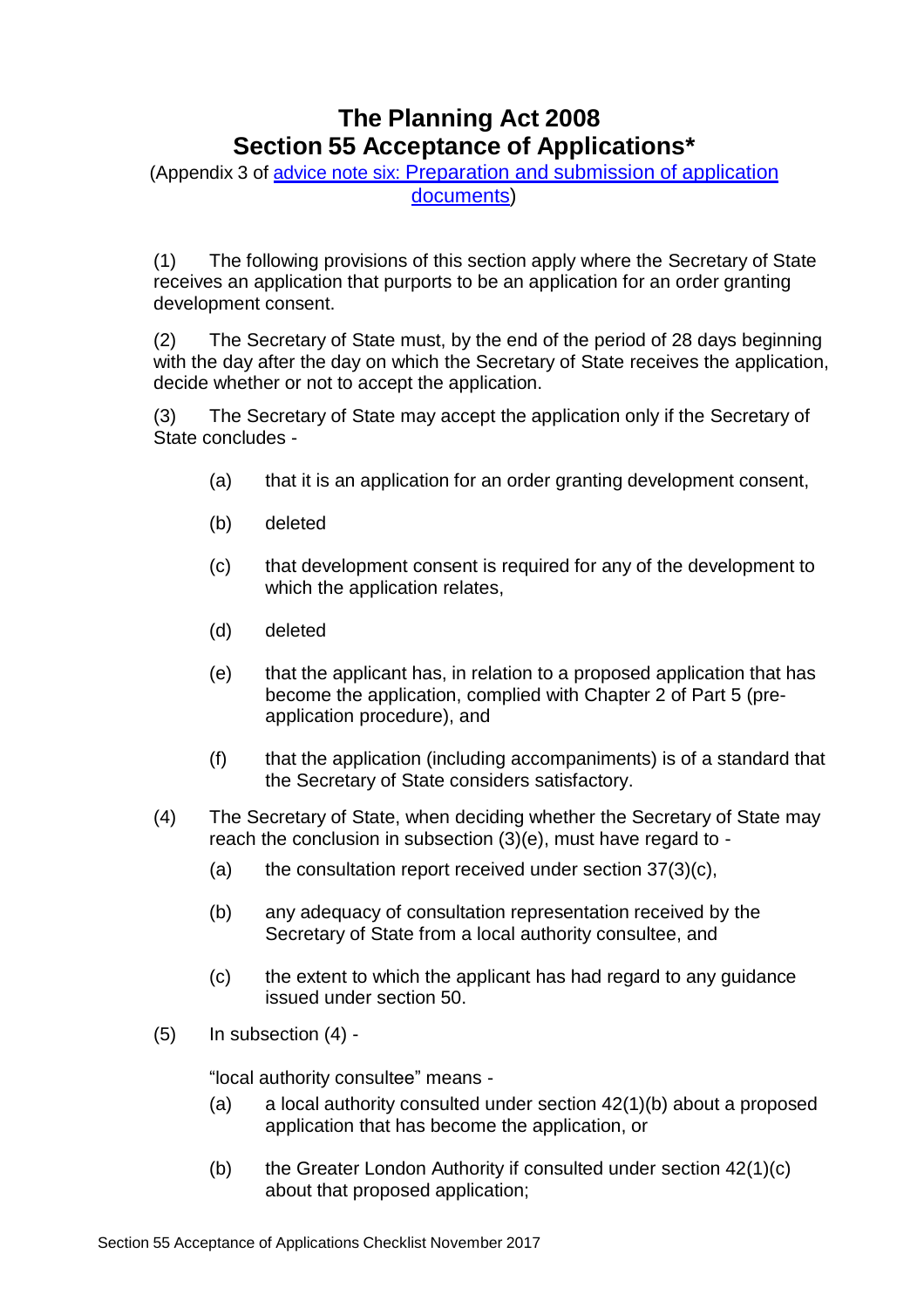"adequacy of consultation representation" means a representation about whether the applicant complied, in relation to that proposed application, with the applicant's duties under sections 42, 47 and 48.

- (5A) The Secretary of State when deciding whether the Secretary of State may reach the conclusion in subsection (3)(f) must have regard to the extent to which –
	- a) the application complies with the requirements in section 37(3) (form and contents of application) and any standards set under section 37(5) and
	- b) any applicable guidance given under section 37(4) has been followed in relation to the application.
- (6) If the Secretary of State accepts the application, the Secretary of State must notify the applicant of the acceptance.
- (7) If the Secretary of State is of the view that the application cannot be accepted, the Secretary of State must -
	- (a) notify that view to the applicant, and
	- (b) notify the applicant of the Secretary of State's reasons for that view.
- (8) If in response the applicant modifies (or further modifies) the application, subsections (2) to (7) then apply in relation to the application as modified.
- \* Section 55 of the Planning Act 2008 as amended by the Localism Act 2011

**DISCLAIMER -** This is for information only and is not a formal application document. It is a non-statutory checklist for the Planning Inspectorate (National Infrastructure) to complete. Completion or self-assessment by the applicant does not hold weight at the acceptance stage.

**NB: See DCLG Application Form Guidance for guidance on how the application form should be completed and what should be included with it.**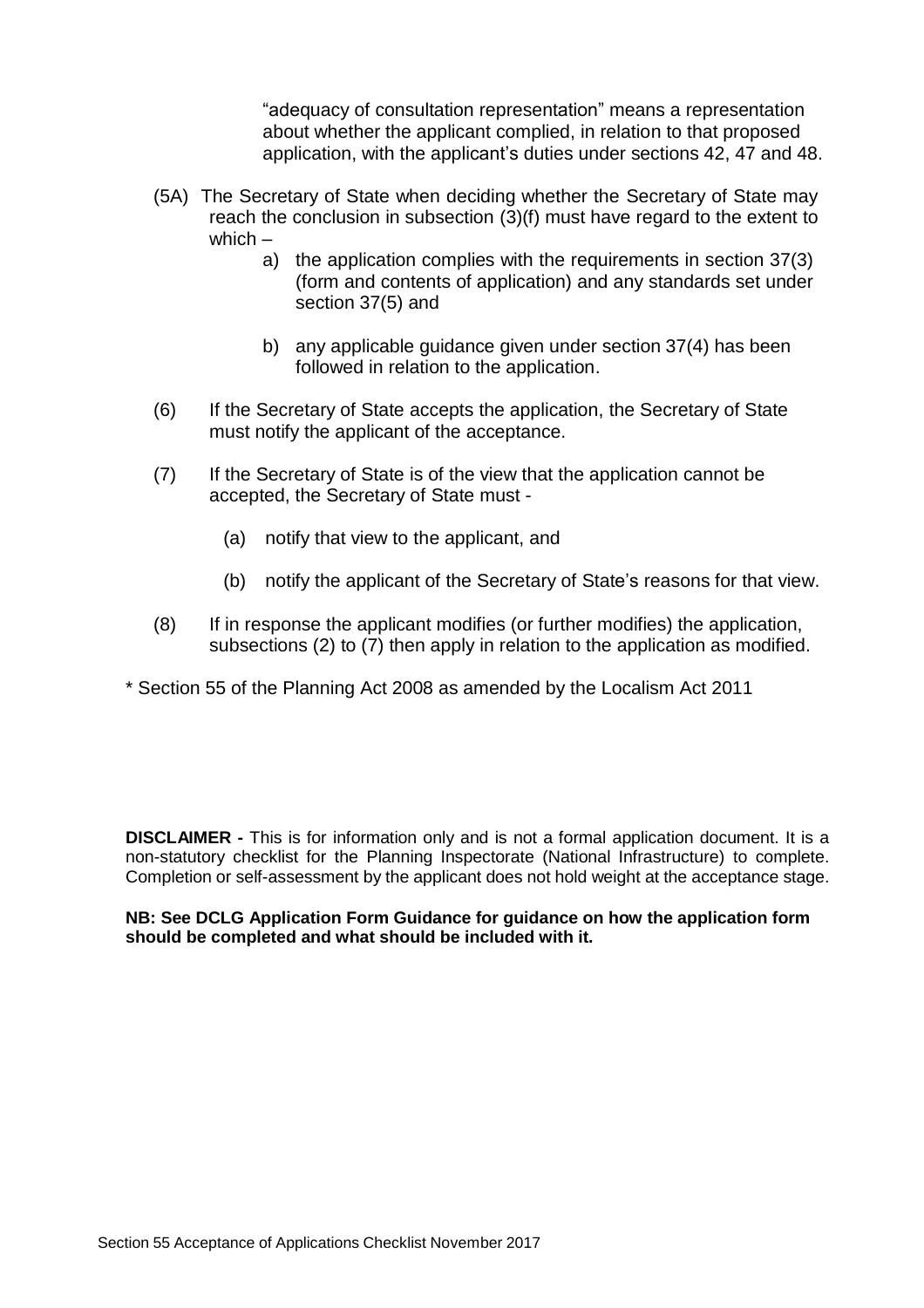#### **Section 55 Acceptance of Applications**

## **A19 Downhill Lane Junction Improvement Section 55 Application Checklist<sup>1</sup>**

|   | <b>Section 55(2) Acceptance of Applications</b>                                                                                                                                                                                                                                                                                                                                                                                                                                              |                                                                                                                                                                                                                                                                                                                                                                                                                                                                                                                                                                                                                  |                                       |                                                                                                                                                                  |  |
|---|----------------------------------------------------------------------------------------------------------------------------------------------------------------------------------------------------------------------------------------------------------------------------------------------------------------------------------------------------------------------------------------------------------------------------------------------------------------------------------------------|------------------------------------------------------------------------------------------------------------------------------------------------------------------------------------------------------------------------------------------------------------------------------------------------------------------------------------------------------------------------------------------------------------------------------------------------------------------------------------------------------------------------------------------------------------------------------------------------------------------|---------------------------------------|------------------------------------------------------------------------------------------------------------------------------------------------------------------|--|
| 1 | Within 28 days (starting day after receipt) the Secretary of                                                                                                                                                                                                                                                                                                                                                                                                                                 | Date received                                                                                                                                                                                                                                                                                                                                                                                                                                                                                                                                                                                                    | 28 day due date                       | Date of decision                                                                                                                                                 |  |
|   | State must decide whether or not to accept the application.                                                                                                                                                                                                                                                                                                                                                                                                                                  | 25 01 2019                                                                                                                                                                                                                                                                                                                                                                                                                                                                                                                                                                                                       | 22 02 2019                            |                                                                                                                                                                  |  |
|   | Section 55(3) – the Secretary of State may only<br>accept an application if the Secretary of State<br>concludes that:-                                                                                                                                                                                                                                                                                                                                                                       |                                                                                                                                                                                                                                                                                                                                                                                                                                                                                                                                                                                                                  | <b>Planning Inspectorate Comments</b> |                                                                                                                                                                  |  |
|   | s55(3)(a) and s55(3)(c) It is an application for an order granting development consent                                                                                                                                                                                                                                                                                                                                                                                                       |                                                                                                                                                                                                                                                                                                                                                                                                                                                                                                                                                                                                                  |                                       |                                                                                                                                                                  |  |
| 2 | Is the development a nationally significant infrastructure<br>project <sup>2</sup> (NSIP) (or does it form part of an NSIP); and does the<br>application state on the face of it that it is an application for a<br>development consent order <sup>3</sup> (DCO) under the Planning Act<br>2008 (the PA2008), or equivalent words? Does the<br>application specify the development to which it relates i.e.<br>which category or categories in ss14-30 does the application<br>scheme fall)? | Yes, the proposed development set out in Schedule 1 of the Development Consent<br>Order (Application Document Reference: TR010024/APP/3.1) is an alteration of a<br>highway lying wholly within England for which Highways England Company Ltd, being<br>a strategic highways authority, is the highway authority, which is a development<br>falling within the categories in s14 of the PA 2008, with a size of 30.68 hectares (36.81<br>hectares is the area of development including the Testo's construction compound),<br>which is greater than the threshold of 12.5 hectares in (22(4)(b)) of the PA2008. |                                       |                                                                                                                                                                  |  |
|   | If the development does not fall within the categories in ss14-<br>30, has a direction been given by the Secretary of State under<br>s35 of the PA 2008 for the development to be treated as<br>development for which development consent is required?                                                                                                                                                                                                                                       | application is an NSIP.                                                                                                                                                                                                                                                                                                                                                                                                                                                                                                                                                                                          |                                       | This is consistent with the summary provided in the Application Form (Application<br>Document Reference: TR010024/APP/1.3) at Section 4 which concludes that the |  |

<sup>&</sup>lt;sup>1</sup> References in this document to the Secretary of State include references (where applicable) to the Planning Inspectorate Major Casework Directorate which carries out functions related to consenting nationally significant infrastructure projects on behalf of the Secretary of State

<sup>2</sup> NSIP is defined generally in s14 with the detailed thresholds for each of the specified categories being set out in ss15-30

<sup>&</sup>lt;sup>3</sup> Development consent is required for development to the extent that the development is or forms part of an NSIP (s31 of the PA2008)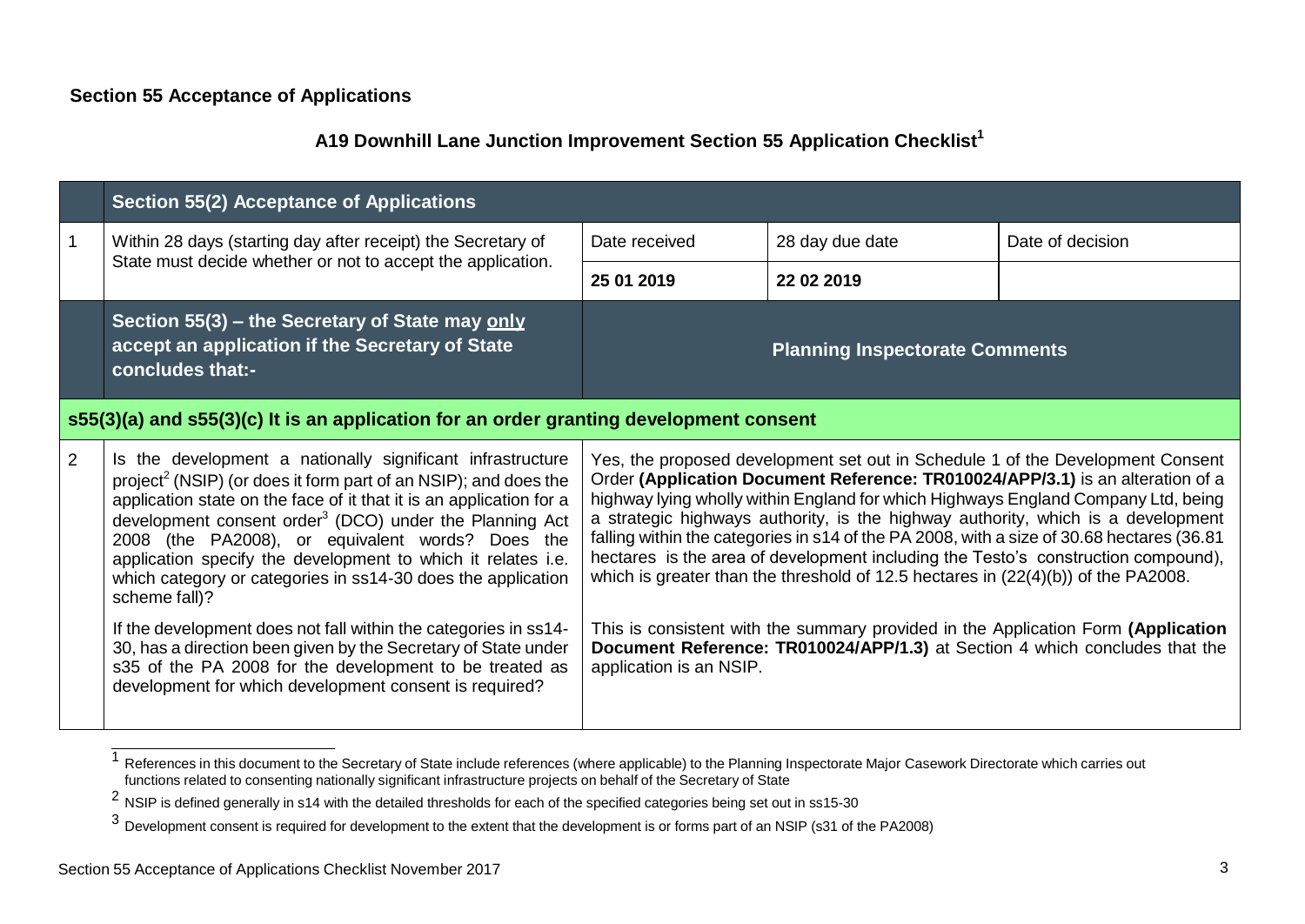| 3  | Summary – $s55(3)(a)$ and $s55(3)(c)$                                                                                                                                                                                                                                                                                                                                                                                                  | The Applicant has demonstrated that the application as submitted is an application for an<br>order granting development consent under the PA2008.                                                                                                                                                                    |
|----|----------------------------------------------------------------------------------------------------------------------------------------------------------------------------------------------------------------------------------------------------------------------------------------------------------------------------------------------------------------------------------------------------------------------------------------|----------------------------------------------------------------------------------------------------------------------------------------------------------------------------------------------------------------------------------------------------------------------------------------------------------------------|
|    |                                                                                                                                                                                                                                                                                                                                                                                                                                        | s55(3)(e) The applicant in relation to the application made has complied with Chapter 2 of Part 5 (pre-application procedure)                                                                                                                                                                                        |
| 4  | In accordance with the EIA Regulations <sup>4</sup> , did the<br>applicant (prior to carrying out consultation in<br>accordance with s42) either (a) request the Secretary<br>of State to adopt a screening opinion in respect of the<br>development to which the application relates, or (b)<br>notify the Secretary of State in writing that it proposed<br>to provide an environmental statement in respect of<br>that development? | Yes, the Applicant notified the Secretary of State in writing on 12 May 2017 that it<br>proposed to provide an environmental statement in respect of the development.                                                                                                                                                |
| 5. | Have any adequacy of consultation representations <sup>3</sup><br>been received from "A", "B", "C" and "D" authorities;<br>and if so do they confirm that the applicant has<br>complied with the duties under s42, s47 and s48?                                                                                                                                                                                                        | It is anticipated that following submission of the application for development consent the<br>Planning Inspectorate will invite relevant local authorities to provide a statement relating<br>to the adequacy of the consultation. This is as set out in the Planning Inspectorate's<br>Advice Note 14 (April 2012). |

<sup>&</sup>lt;sup>4</sup> Regulation 8 of The Infrastructure Planning (Environmental Impact Assessment) Regulations 2017 (2017 EIA Regulations), or Regulation 6 of The Infrastructure Planning (Environmental Impact Assessment) Regulations 2009 (2009 EIA Regulations) (where Regulation 37 of the 2017 EIA Regulations applies).

 $5$  S55(4) of the PA2008 provides that the Secretary of State must have regard to the consultation report, and any adequacy of consultation representations received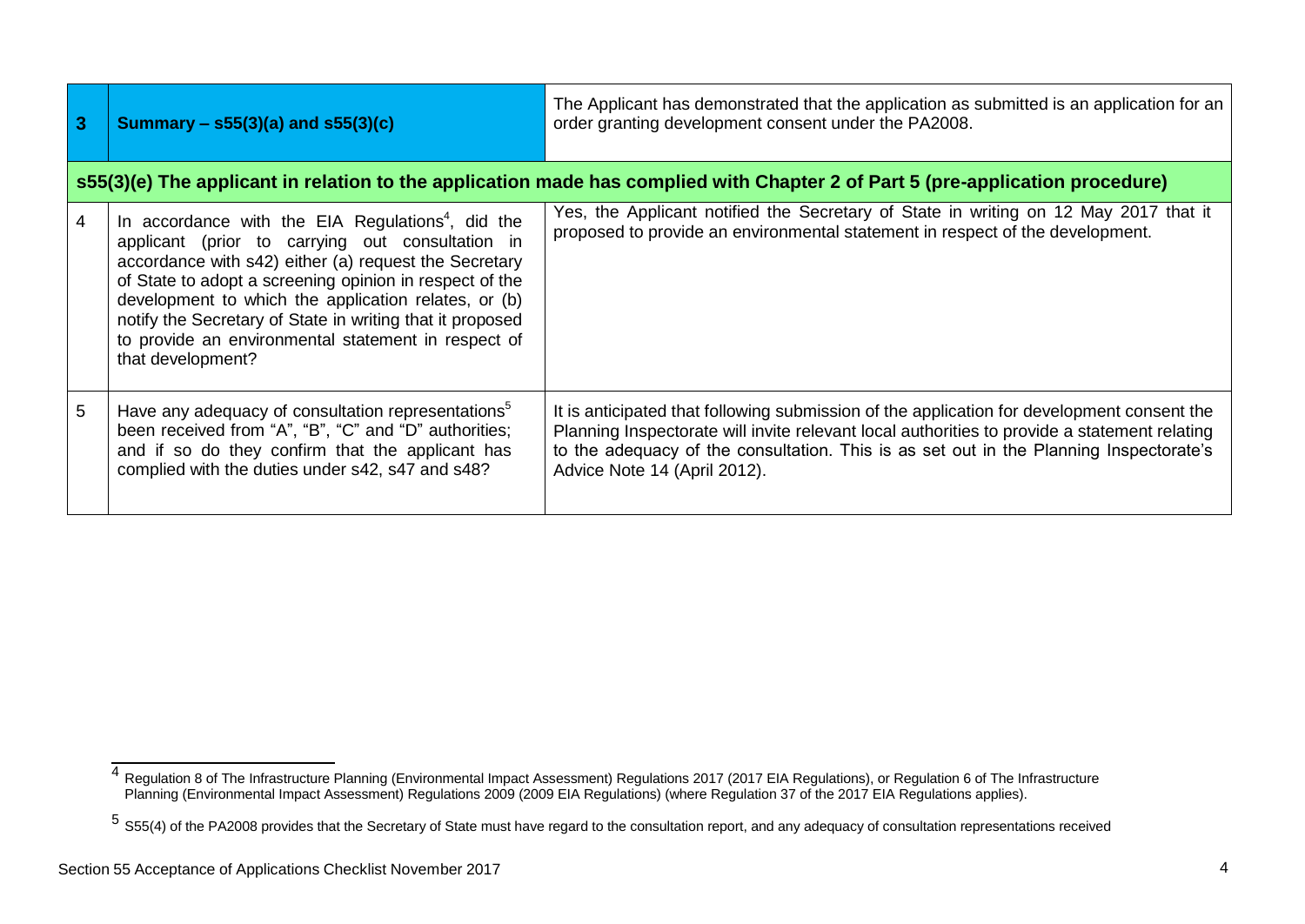|                | s42: Duty to Consult                                                                                          |                                                                                                                                                                                                                                                                                                                                                                                                                                                                                                                                                                                                                                                                                                                                                                                                                                                                                                                                                                                                                                                                                                                                                                                                                                                                                                                                                                                                                                    |  |  |  |
|----------------|---------------------------------------------------------------------------------------------------------------|------------------------------------------------------------------------------------------------------------------------------------------------------------------------------------------------------------------------------------------------------------------------------------------------------------------------------------------------------------------------------------------------------------------------------------------------------------------------------------------------------------------------------------------------------------------------------------------------------------------------------------------------------------------------------------------------------------------------------------------------------------------------------------------------------------------------------------------------------------------------------------------------------------------------------------------------------------------------------------------------------------------------------------------------------------------------------------------------------------------------------------------------------------------------------------------------------------------------------------------------------------------------------------------------------------------------------------------------------------------------------------------------------------------------------------|--|--|--|
|                | Did the applicant consult the applicable persons set out in s42 of the PA2008 about the proposed application? |                                                                                                                                                                                                                                                                                                                                                                                                                                                                                                                                                                                                                                                                                                                                                                                                                                                                                                                                                                                                                                                                                                                                                                                                                                                                                                                                                                                                                                    |  |  |  |
| 6              | $s42(1)(a)$ persons prescribed <sup>6</sup> ?                                                                 | Yes, the Applicant has provided a list of persons consulted under s42(1)(a) at Appendix I<br>of the Consultation Report Appendices (Application Document Reference:<br>TR010024/APP/5.2).                                                                                                                                                                                                                                                                                                                                                                                                                                                                                                                                                                                                                                                                                                                                                                                                                                                                                                                                                                                                                                                                                                                                                                                                                                          |  |  |  |
| $\overline{7}$ | s42(1)(aa) the Marine Management Organisation <sup>7</sup> ?                                                  | Not applicable – the Marine Management Organisation is not a relevant consultee in<br>respect of the Scheme.                                                                                                                                                                                                                                                                                                                                                                                                                                                                                                                                                                                                                                                                                                                                                                                                                                                                                                                                                                                                                                                                                                                                                                                                                                                                                                                       |  |  |  |
| 8              | $s42(1)(b)$ each local authority within $s438$ ?                                                              | Yes, the Applicant has consulted each local authority within s43 via a letter which was<br>sent on 25 August 2017 for the statutory consultation.<br>The Consultation Report (Application Document Reference: TR010024/APP/5.1) and<br>Consultation<br>Report<br>Appendices<br>(Application<br><b>Document</b><br>Reference:<br>TR010024/APP/5.2) refer to each consultation;<br>Chapter 4, section 4.5 and Chapter 5 section 5.1 refers to the statutory<br>(i)<br>consultation which took place between 11 September to 22 October 2017,<br>Appendix C,<br>Section 7.2 - the first supplementary consultation which took place between 12<br>(ii)<br>March to 10 April 2018, Appendix N, and<br>Section 7.3 - the second supplementary consultation which took place between<br>(iii)<br>30 July to 28 August 2018, Appendix O.<br>Section 7.4 - the third supplementary consultation which took place between 21<br>(iv)<br>November to 19 December 2018, Appendix Q.<br>Each local authority is listed below:<br>"A" authorities: Gateshead Council, Newcastle City Council, North Tyneside<br>Council. Country Durham was also included due to its regional significance<br>and proximity to the junction, despite it not falling within the definition in<br>section 43 of the 2008 Act.<br>"B" authorities: South Tyneside Council and Sunderland City Council<br>$\bullet$<br>"C" authorities: n/a<br>"D" authorities: n/a |  |  |  |
| 9              | s42(1)(c) the Greater London Authority (if in Greater<br>London area)?                                        | Not applicable – the Scheme does not fall within Greater London and as a result the<br>Greater London Authority is not a relevant consultee in respect of the Scheme.                                                                                                                                                                                                                                                                                                                                                                                                                                                                                                                                                                                                                                                                                                                                                                                                                                                                                                                                                                                                                                                                                                                                                                                                                                                              |  |  |  |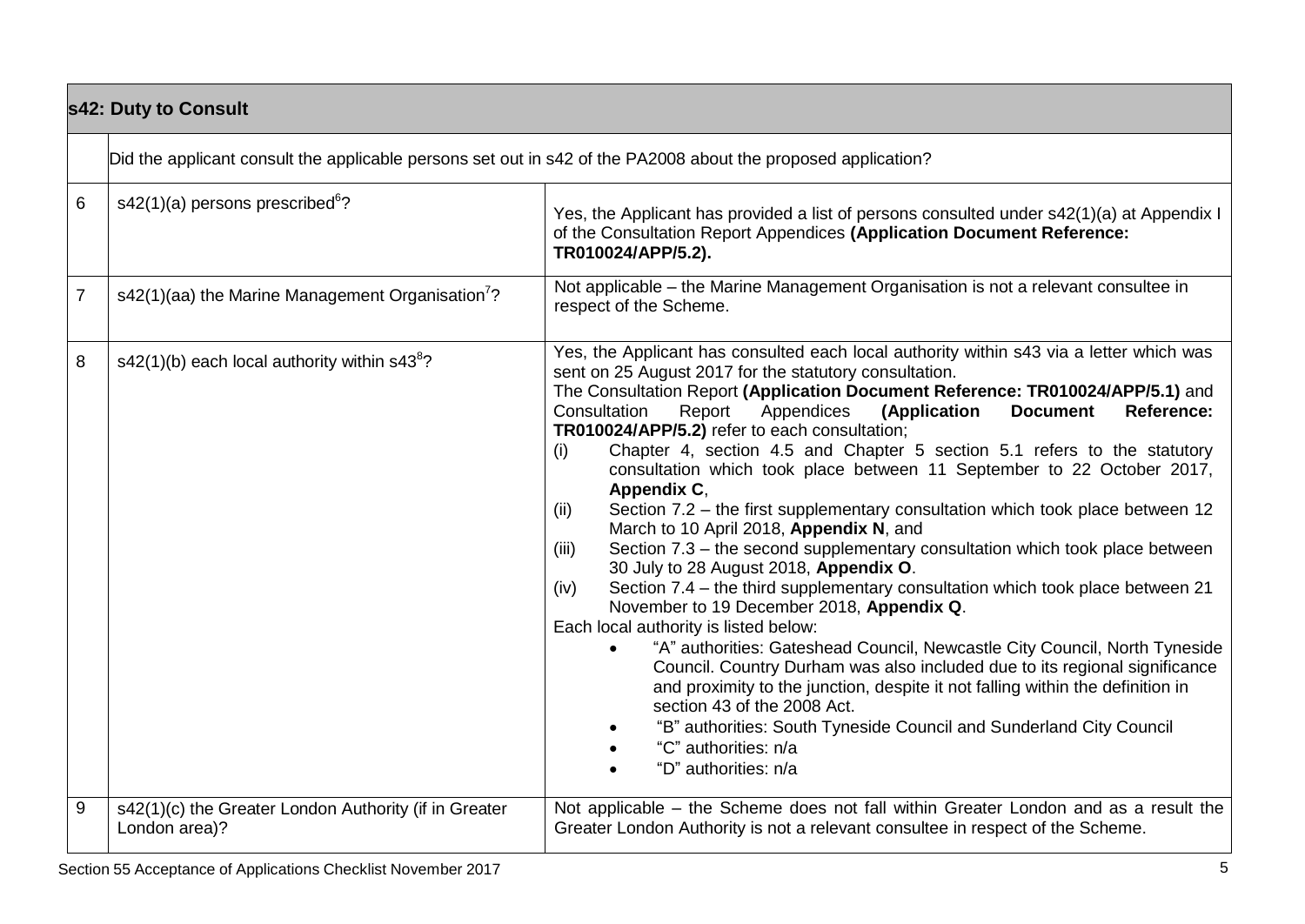| 10                                  | s42(1)(d) each person in one or more of s44<br>categories <sup>9</sup> ?                                                                                                                                                                           | Yes, the Applicant has consulted each person in one or more s44 categories:<br>A Book of Reference (Application Document Reference: TR010024/APP/4.3) is<br>provided as part of the DCO application; all consultees under s42(1)(d) are identified in<br>the Book of Reference. The Consultation Report (Application Document Reference:<br>TR010024/APP/5.1) refers to the Book of Reference within Sections 4.9.5 and 4.9.6.                                                                                                                      |
|-------------------------------------|----------------------------------------------------------------------------------------------------------------------------------------------------------------------------------------------------------------------------------------------------|-----------------------------------------------------------------------------------------------------------------------------------------------------------------------------------------------------------------------------------------------------------------------------------------------------------------------------------------------------------------------------------------------------------------------------------------------------------------------------------------------------------------------------------------------------|
|                                     |                                                                                                                                                                                                                                                    | Section 2.1.3 confirms the 6 week period that Persons with interest in lands (PILS) were<br>consulted on for the proposed DCO and section 4.9 details how PILs were identified and<br>the information they were sent (section 4.9.6).                                                                                                                                                                                                                                                                                                               |
|                                     |                                                                                                                                                                                                                                                    | Chapter 4 (Section 4.9) of the Consultation Report (Application Document Reference:<br>TR010024/APP/5.1) sets out how the Applicant has undertaken diligent inquiry to identify<br>those consultees defined by s44 of the Planning Act 2008 and the approach to statutory<br>consultation, specifically sections 4.6.2,4.6.4 and 4.6.5 and sections $4.4 - 4.7$ of the<br>Statement of Reasons (Application Document Reference: TR010024/APP/4.1)                                                                                                   |
| s45: Timetable for s42 Consultation |                                                                                                                                                                                                                                                    |                                                                                                                                                                                                                                                                                                                                                                                                                                                                                                                                                     |
| 11                                  | Did the applicant notify s42 consultees of the deadline<br>for receipt of consultation responses; and if so was the<br>deadline notified by the applicant 28 days or more<br>starting with the day after receipt of the consultation<br>documents? | Yes, the letter sent to s42 consultees on 25 August 2017 (the letters were sent on 25<br>August 2017 with consultation commencing on 11 September) set a deadline of 22<br>October 2017, 47 days, after the date of the letter and 30 days after the start of<br>Section 4.6.5 in the Consultation Report (Application Document<br>consultation.<br>Reference: TR010024/APP/5.1) describes this strategy. Sample letters are provided in<br>Appendix C of the Consultation Report Appendices (Application Document Reference:<br>TR010024/APP/5.2). |

 $6$  Statutory consultees set out in Schedule 1 of The Infrastructure Planning (Applications: Prescribed Forms and Procedure) Regulations 2009

<sup>7</sup> In any case where the proposed development would affect, or would be likely to affect, any of the areas specified in s42(2) of the PA2008

 $8$  Definition of "local authority" in s43(3): The "B" authority where the application land is in the authority's area; the "A" authority where any part of the boundary of A's area is also a part of the boundary of B's area; the "C" authority (upper tier) where the application land is in that authority's area; the "D" authority where such an authority shares a boundary with a "C" authority

<sup>9</sup> Category 1: owner, lessee, tenant or occupier of land; Category 2: person interested in the land or has power to sell and convey the land or to release the land; Category 3: person entitled to make a relevant claim. There is no requirement to check the accuracy of the list(s) or whether the applicant has made diligent inquiry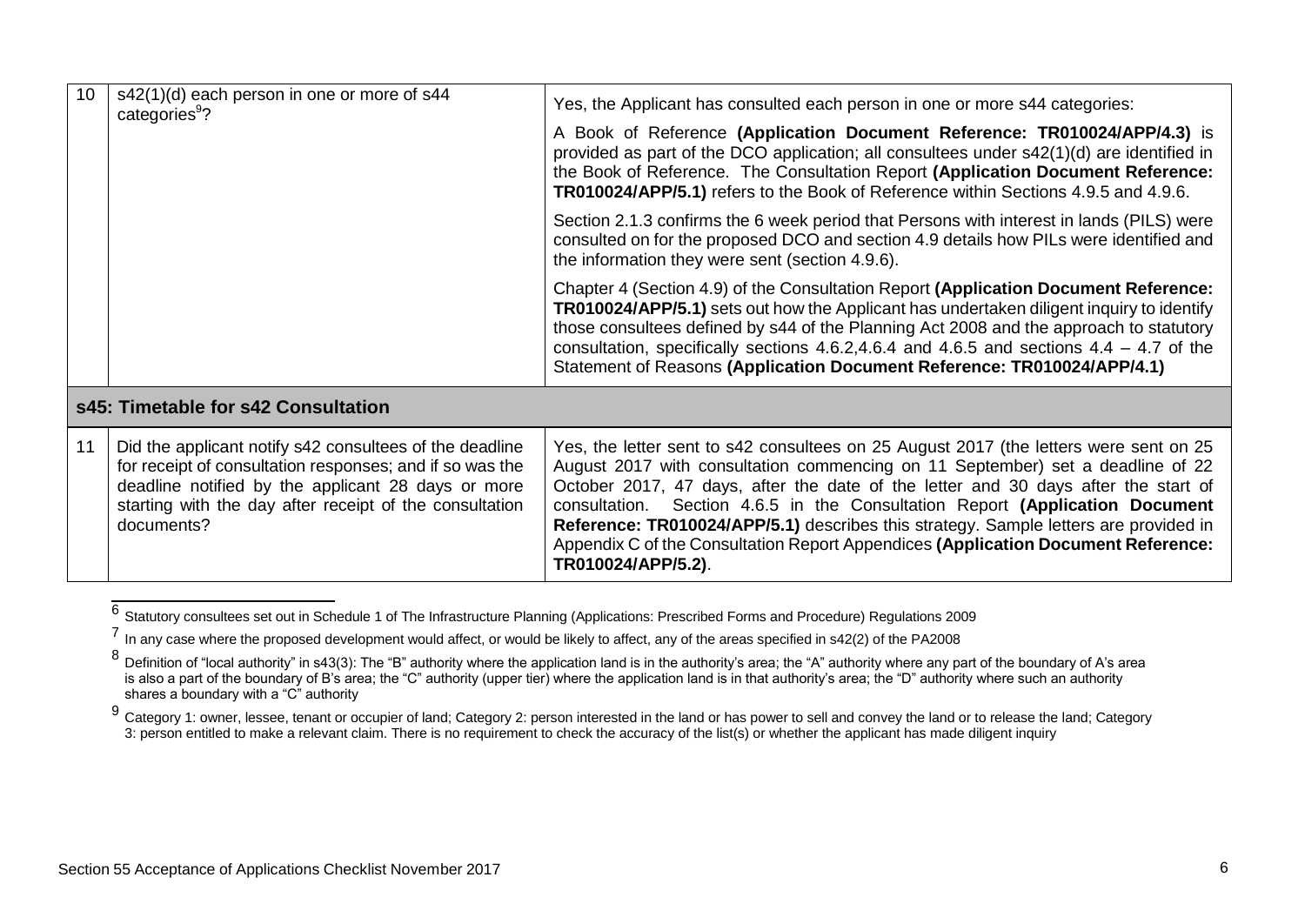|    | s46: Duty to notify Secretary of State of proposed application                                                                                                                                                                                                                                            |                                                                                                                                                                                                                                                                                                                                                                                                                                                                                                                                                               |  |  |  |
|----|-----------------------------------------------------------------------------------------------------------------------------------------------------------------------------------------------------------------------------------------------------------------------------------------------------------|---------------------------------------------------------------------------------------------------------------------------------------------------------------------------------------------------------------------------------------------------------------------------------------------------------------------------------------------------------------------------------------------------------------------------------------------------------------------------------------------------------------------------------------------------------------|--|--|--|
| 12 | Did the applicant supply information to notify the<br>Secretary of State of the proposed application; and if<br>so was the information supplied to the Secretary of<br>State on or before the date it was sent to the s42<br>consultees? Was this done on or before commencing<br>consultation under s42? | Yes, the Applicant gave notice under s46 on 8 September 2017 which was before the start<br>of the s42 consultation on 11 September 2017. A copy of this notice is provided at<br>Appendix B of the Consultation Report Appendices (Application Document Reference:<br>TR010024/APP/5.2).                                                                                                                                                                                                                                                                      |  |  |  |
|    | s47: Duty to consult local community                                                                                                                                                                                                                                                                      |                                                                                                                                                                                                                                                                                                                                                                                                                                                                                                                                                               |  |  |  |
| 13 | Did the applicant prepare a Statement of Community<br>Consultation (SoCC) on how it intended to consult<br>people living in the vicinity of the land?                                                                                                                                                     | Yes, the Applicant produced a draft SoCC which was issued to Local Authorities to<br>review on 20 July 2017. The final SoCC was published on 4 September 2017. A copy<br>of the published SoCC can be found at Appendix D of the Consultation Report<br>Appendices (Application Document Reference: TR010024/APP/5.2). The<br>Consultation Report (Application Document Reference: TR010024/APP/5.1) sets out<br>details of the SOCC and the dates it was published in chapter 5.                                                                             |  |  |  |
| 14 | Were "B" and (where relevant) "C" authorities consulted<br>about the content of the SoCC; and if so was the<br>deadline for receipt of responses 28 days beginning with<br>the day after the day that "B" and (where applicable) "C"<br>authorities received the consultation documents?                  | Yes, as set out in sections 1.5.2, 5.2.4 and 5.2.5 of the Consultation Report (Application<br>Document Reference: TR010024/APP/5.1), the Applicant sent the draft SoCC to "B"<br>authorities (South Tyneside Council and Sunderland City Council) on 20 July 2017 with<br>a deadline of 17 August 2017 for responses thereby allowing 28 days as described in<br>the Consultation Report (Application Document Reference: TR010024/APP/5.1).<br>Appendix D of the Consultation Report includes copies of the correspondence sent to<br>the Local Authorities. |  |  |  |
| 15 | Has the applicant had regard to any responses received<br>when preparing the SoCC?                                                                                                                                                                                                                        | Not Applicable. Section 1.5.2 of the Consultation Report (Application Document<br>Reference: TR010024/APP/5.1) confirms that there were no comments received from<br>the Local Authorities.                                                                                                                                                                                                                                                                                                                                                                   |  |  |  |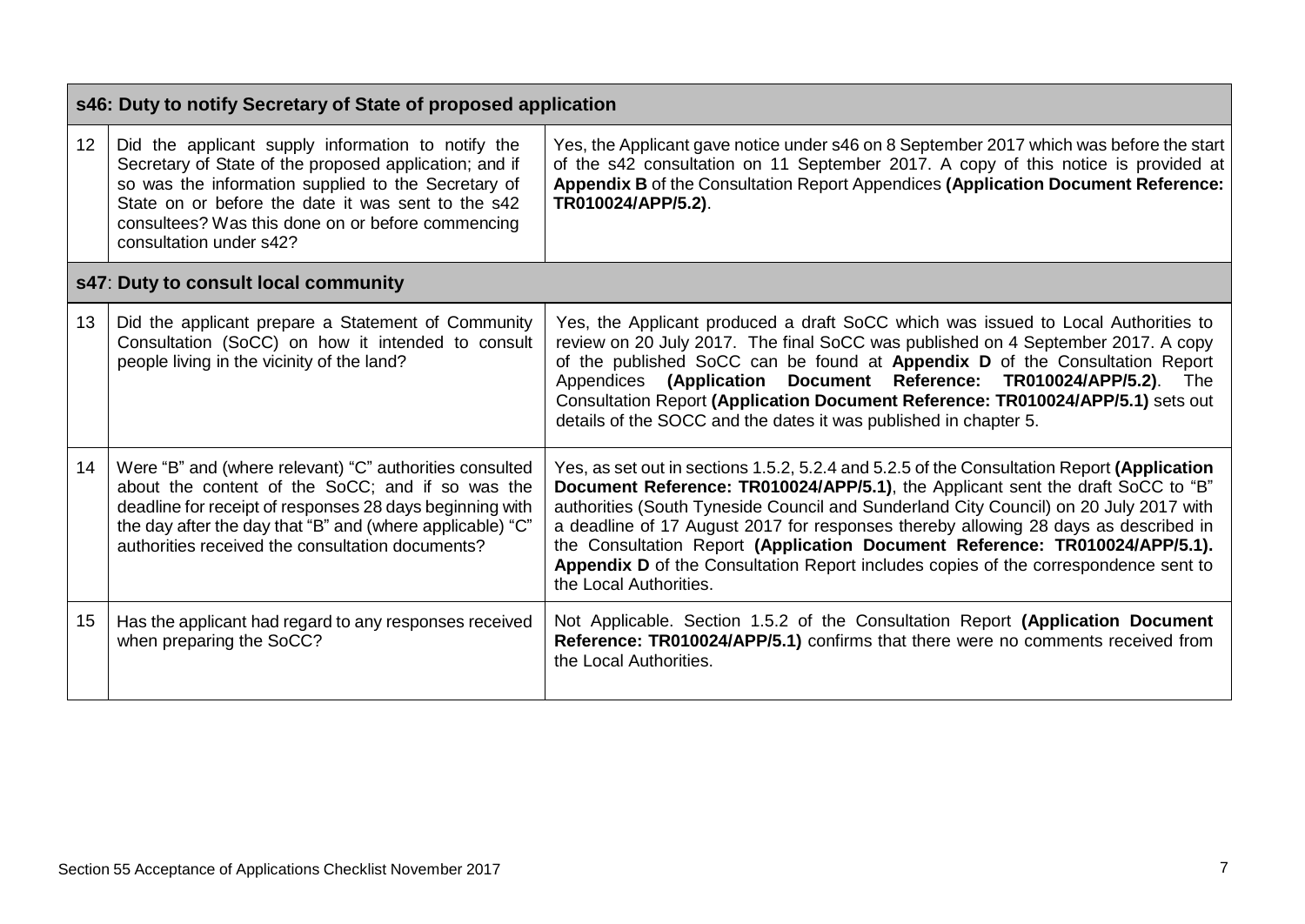| 16<br>Has the SoCC been made available for inspection in a<br>way that is reasonably convenient for people living in<br>the vicinity of the land; and has a notice been<br>published in a newspaper circulating in the vicinity of<br>the land which states where and when the SoCC can | Yes, the SoCC was made available at places, which are reasonably convenient having<br>regard to the location of the Scheme. Details of the events and libraries at which the<br>SoCC was available to view is found in Appendix D of the Consultation Report<br>Appendices (Application Document Reference: TR010024/APP/5.2).                                                                                           |
|-----------------------------------------------------------------------------------------------------------------------------------------------------------------------------------------------------------------------------------------------------------------------------------------|--------------------------------------------------------------------------------------------------------------------------------------------------------------------------------------------------------------------------------------------------------------------------------------------------------------------------------------------------------------------------------------------------------------------------|
| be inspected?                                                                                                                                                                                                                                                                           | Notices stating when and where the SoCC could be inspected were published in the<br>following local newspapers (circulating in the vicinity of the Scheme) on 4 September<br>2017:<br>Newcastle Evening Chronicle;<br>Shields Gazette; and<br>Sunderland Echo.<br>Copies of the newspaper notices are included in Appendix E of the Consultation Report<br>Appendices (Application Document Reference: TR010024/APP/5.2) |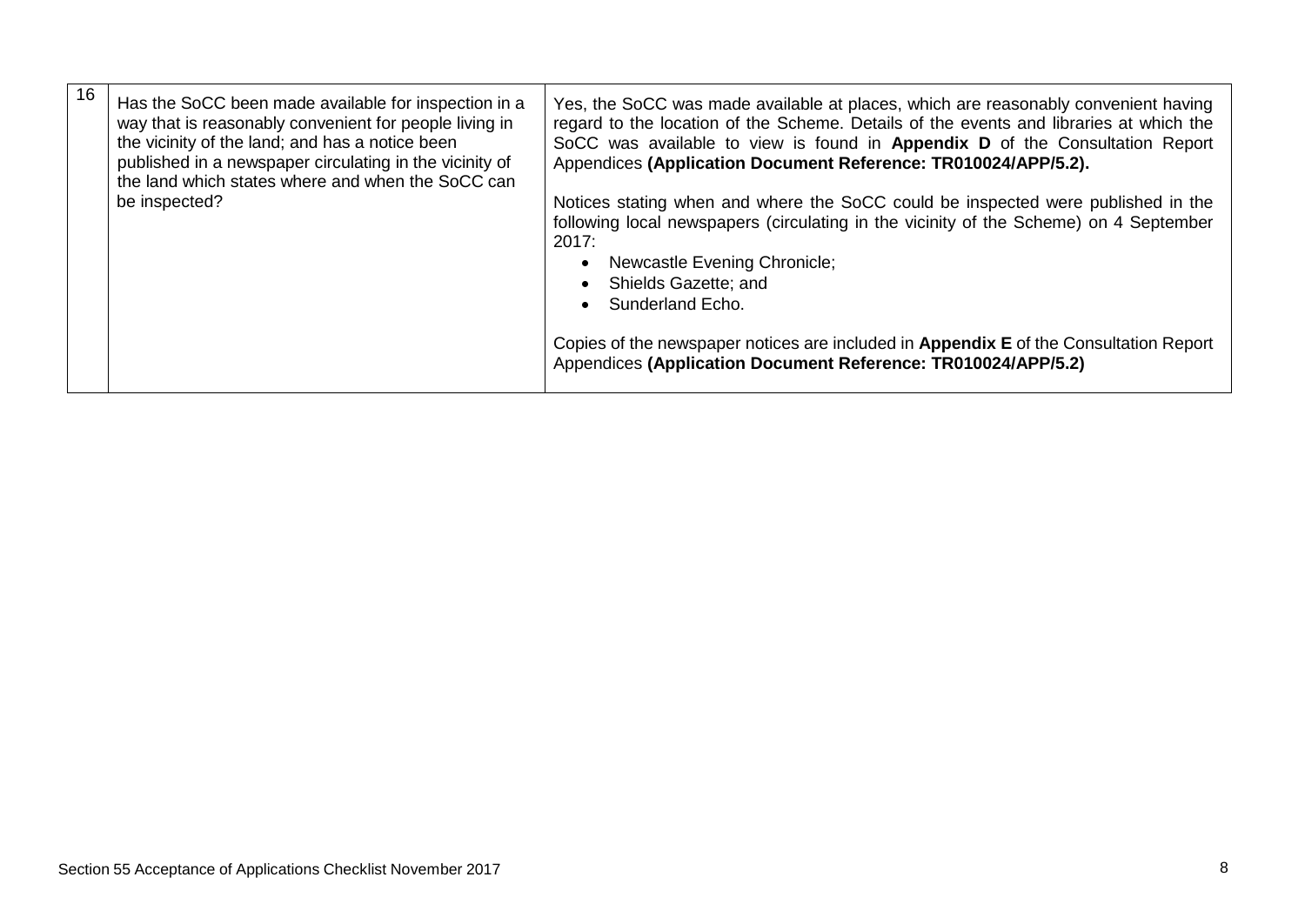| 17 | Does the SoCC set out whether the development is<br>EIA development <sup>10</sup> ; and does it set out how the<br>applicant intends to publicise and consult on the<br>preliminary environmental information?                | Yes, the SoCC sets out that the scheme is EIA development and how the Applicant<br>proposes to consult on the preliminary environmental information. This can be found<br>under the Environmental Impact Assessment section of the SoCC. a copy of which is<br>provided at Appendix D of the Consultation Report Appendices (Application<br>Document Reference: TR010024/APP/5.2). |                                       |  |
|----|-------------------------------------------------------------------------------------------------------------------------------------------------------------------------------------------------------------------------------|------------------------------------------------------------------------------------------------------------------------------------------------------------------------------------------------------------------------------------------------------------------------------------------------------------------------------------------------------------------------------------|---------------------------------------|--|
| 18 | Has the applicant carried out the consultation in<br>accordance with the SoCC?                                                                                                                                                | Yes, the Applicant has set out in Chapter 5 (Sections $5.1 - 5.7$ ) of the Consultation<br>Report (Application Document Reference: TR010024/APP/5.1) the activities that have<br>been carried out and how the commitments in the SoCC have been met.                                                                                                                               |                                       |  |
|    | s48: Duty to publicise the proposed application                                                                                                                                                                               |                                                                                                                                                                                                                                                                                                                                                                                    |                                       |  |
| 19 | Did the applicant publicise the proposed application,<br>under s48, in the prescribed manner set out in Regulation<br>4(2) of The Infrastructure Planning (Applications:<br>Prescribed Forms and Procedure) Regulations 2009? | Yes, the Applicant describes the newspapers and dates of s48 publicity in Chapter 6 (Table<br>4) of the Consultation Report (Application Document Reference: TR010024/APP/5.1)<br>and as set out below.<br>Copies of all newspaper notices are included in Appendix E of the Consultation Report<br>Appendices (Application Document Reference: TR010024/APP/5.2).                 |                                       |  |
|    |                                                                                                                                                                                                                               | Newspaper(s)<br><b>Date</b>                                                                                                                                                                                                                                                                                                                                                        |                                       |  |
|    | for at least two successive weeks in one or more local<br>newspapers circulating in the vicinity in which the<br>proposed development would be situated;                                                                      | <b>Sunderland Echo</b>                                                                                                                                                                                                                                                                                                                                                             | 2 September 2017<br>11 September 2017 |  |
|    |                                                                                                                                                                                                                               | Newcastle Evening Chronicle; and<br><b>Shield Gazette</b>                                                                                                                                                                                                                                                                                                                          | 4 September 2017<br>11 September 2017 |  |
|    | once in a national newspaper;                                                                                                                                                                                                 | The Guardian<br>$\bullet$                                                                                                                                                                                                                                                                                                                                                          | 4 September 2017                      |  |
|    | once in the London Gazette and, if land in Scotland is                                                                                                                                                                        | The London Gazette.<br>$\bullet$                                                                                                                                                                                                                                                                                                                                                   | 4 September 2017                      |  |
|    | affected, the Edinburgh Gazette; and                                                                                                                                                                                          | No land in Scotland is affected by the proposed scheme and<br>therefore no notice was published in the Edinburgh Gazette.                                                                                                                                                                                                                                                          |                                       |  |

Regulation 12 of the 2017 EIA Regulations, or Regulation 10 of the 2009 EIA Regulations (where Regulation 37 of the 2017 EIA Regulations applies).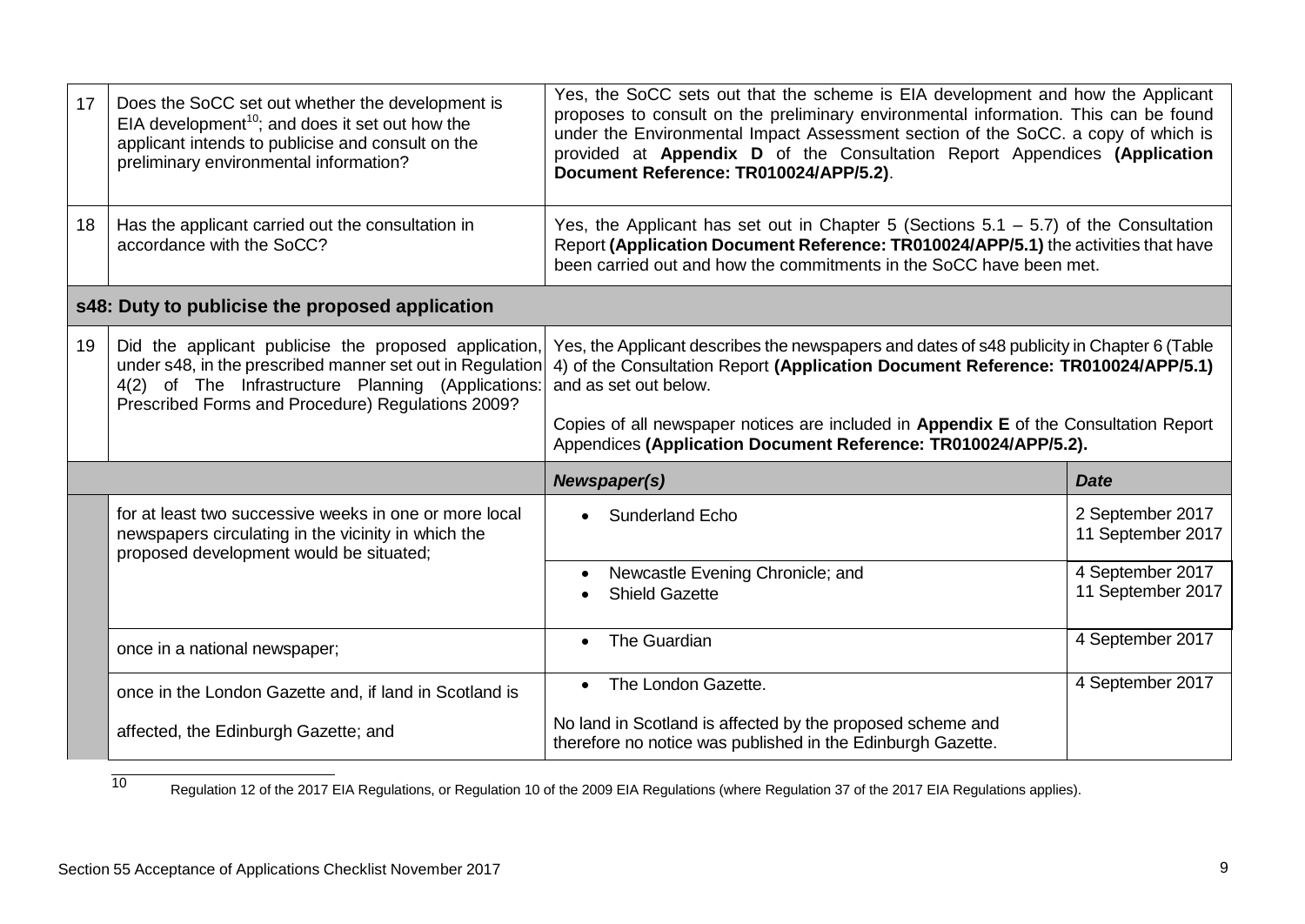| 20           | where the proposed application relates to offshore<br>development-<br>(i) once in Lloyds List; and<br>(ii) once in an appropriate fishing trade journal?<br>Did the s48 notice include the required information set<br>out in Regulation 4(3) of APFP Regulations?                                  |             | N/A<br>N/A – the proposed scheme does not relate to offshore<br>development and was therefore not published in Lloyds list or a<br>fishing trade journal.<br>Yes. The s48 notice is supplied at Appendix E of the Consultation Report Appendices<br>(Application Document Reference: TR010024/APP/5.2) and contains the required<br>information as set out below. |       |                                                                                                                              |             |  |
|--------------|-----------------------------------------------------------------------------------------------------------------------------------------------------------------------------------------------------------------------------------------------------------------------------------------------------|-------------|-------------------------------------------------------------------------------------------------------------------------------------------------------------------------------------------------------------------------------------------------------------------------------------------------------------------------------------------------------------------|-------|------------------------------------------------------------------------------------------------------------------------------|-------------|--|
|              | <b>Information</b>                                                                                                                                                                                                                                                                                  | Paragraph   |                                                                                                                                                                                                                                                                                                                                                                   |       | <b>Information</b>                                                                                                           | Paragraph   |  |
| a)           | The name and address of the applicant.                                                                                                                                                                                                                                                              | Paragraph 1 |                                                                                                                                                                                                                                                                                                                                                                   | b)    | A statement that the applicant intends to make an<br>application for development consent to the Secretary of<br><b>State</b> | Paragraph 1 |  |
| $\mathsf{C}$ | a statement as to whether the application is<br>EIA development                                                                                                                                                                                                                                     | Paragraph 4 |                                                                                                                                                                                                                                                                                                                                                                   | d)    | a summary of the main proposals, specifying the location<br>or route of the proposed development                             | Paragraph 3 |  |
| e)           | a statement that the documents, plans and<br>maps showing the nature and location of the<br>proposed development are available for<br>inspection free of charge at the places<br>(including at least one address in the vicinity of<br>the proposed development) and times set out in<br>the notice | Paragraph 5 |                                                                                                                                                                                                                                                                                                                                                                   | $f$ ) | the latest date on which those documents, plans and maps<br>will be available for inspection                                 | Paragraph 5 |  |
| g)           | whether a charge will be made for copies of<br>any of the documents, plans or maps and the<br>amount of any charge                                                                                                                                                                                  | Paragraph 7 |                                                                                                                                                                                                                                                                                                                                                                   | h)    | details of how to respond to the publicity                                                                                   | Paragraph 8 |  |
| i)           | a deadline for receipt of those responses by the<br>applicant, being not less than 28 days following<br>the date when the notice is last published                                                                                                                                                  | Paragraph 9 |                                                                                                                                                                                                                                                                                                                                                                   |       |                                                                                                                              |             |  |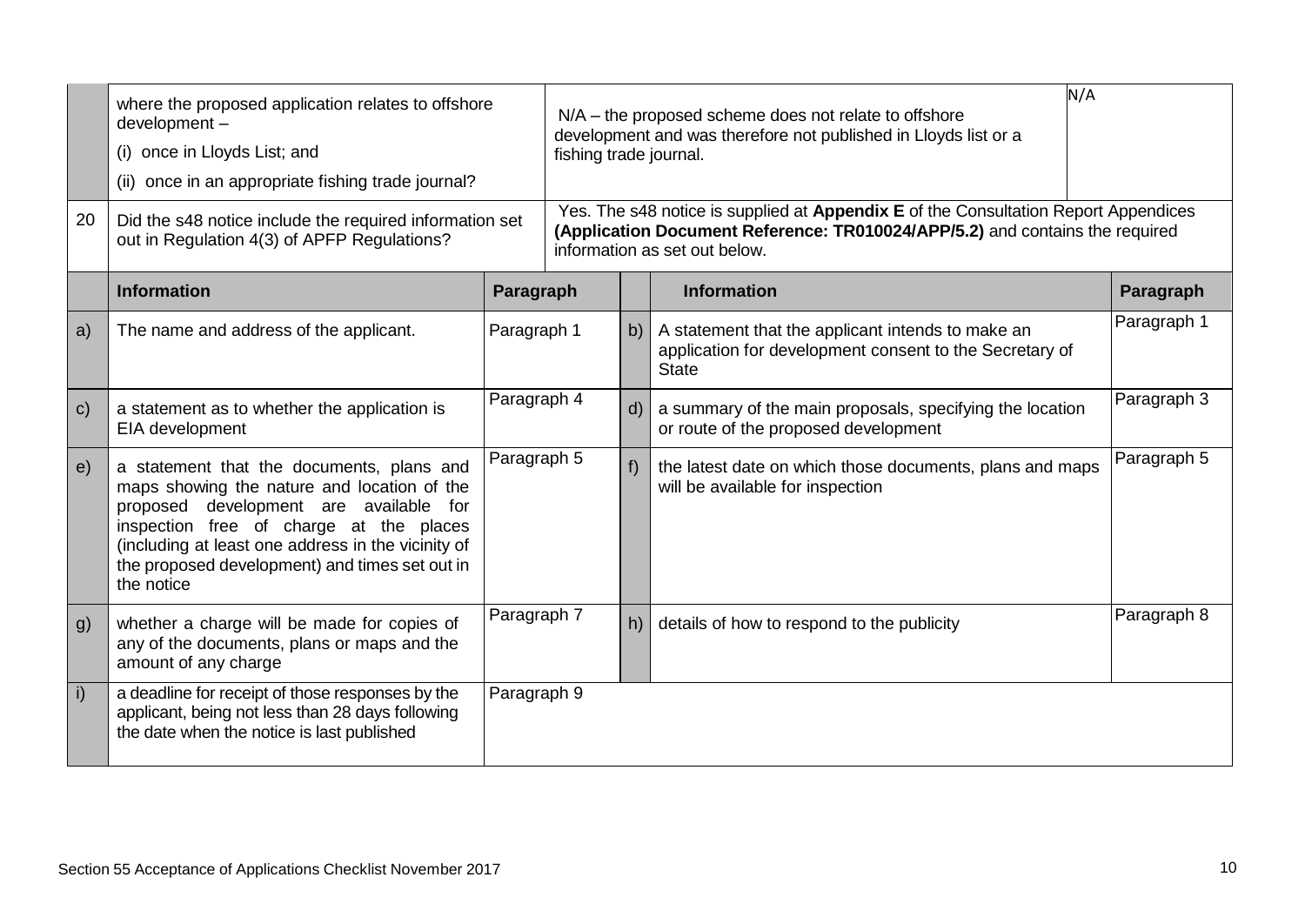| 21                                                                                                                                                                     | Are there any observations in respect of the s48 notice provided above?                                                                                                           |                                                                                                                                                                                                                                                                                                                                                                  |  |  |  |  |  |
|------------------------------------------------------------------------------------------------------------------------------------------------------------------------|-----------------------------------------------------------------------------------------------------------------------------------------------------------------------------------|------------------------------------------------------------------------------------------------------------------------------------------------------------------------------------------------------------------------------------------------------------------------------------------------------------------------------------------------------------------|--|--|--|--|--|
|                                                                                                                                                                        | N/A                                                                                                                                                                               |                                                                                                                                                                                                                                                                                                                                                                  |  |  |  |  |  |
| 22                                                                                                                                                                     | Has a copy of the s48 notice been sent to the EIA<br>consultation bodies and to any person notified to<br>the applicant in accordance with the EIA<br>Regulations <sup>11</sup> ? | Yes, the notice was sent to the EIA consultation bodies on 25th August 2017 (see Chapter 1,<br>Section 1.5, Chapter 2, Table 2-1 and Chapter 4, section 4.6.2 of the Consultation Report<br>(Application Document Reference: TR010024/APP/5.1) and Appendix C and I of the<br>Consultation Report Appendices (Application Document Reference: TR010024/APP/5.2). |  |  |  |  |  |
|                                                                                                                                                                        | s49: Duty to take account of responses to consultation and publicity                                                                                                              |                                                                                                                                                                                                                                                                                                                                                                  |  |  |  |  |  |
| 23<br>Has the applicant had regard to any<br>relevant responses to the s42, s47 and s48<br>consultation?<br>we have had regard to the consultation responses received. |                                                                                                                                                                                   | The Applicant has set out at Chapters 4 and 5 and Table 2-1 of the Consultation Report<br>(Application Document Reference: TR010024/APP/5.1) and Appendices F and P to the<br>Consultation Report Appendices (Application Document Reference: TR010024/APP/5.2) how                                                                                              |  |  |  |  |  |
|                                                                                                                                                                        | Guidance about pre-application procedure                                                                                                                                          |                                                                                                                                                                                                                                                                                                                                                                  |  |  |  |  |  |
| 24                                                                                                                                                                     | To what extent has the applicant had regard to<br>DCLG guidance 'The Planning Act 2008:<br>Guidance on the pre-application process <sup>12</sup> ?                                | Table 2-1 of the Consultation Report (document reference: TR010024/APP/5.1) shows how the<br>Applicant has had regard to DCLG guidance on the pre-application process and the Applicant's<br>approach to consultation.                                                                                                                                           |  |  |  |  |  |

Regulation 13 of the 2017 EIA Regulations, or Regulation 11 of the 2009 EIA Regulations (where Regulation 37 of the 2017 EIA Regulations applies).<br>The Secretary of State must have regard to the extent to which the applican

The Secretary of State must have regard to the extent to which the applicant has had regard to guidance issued under s50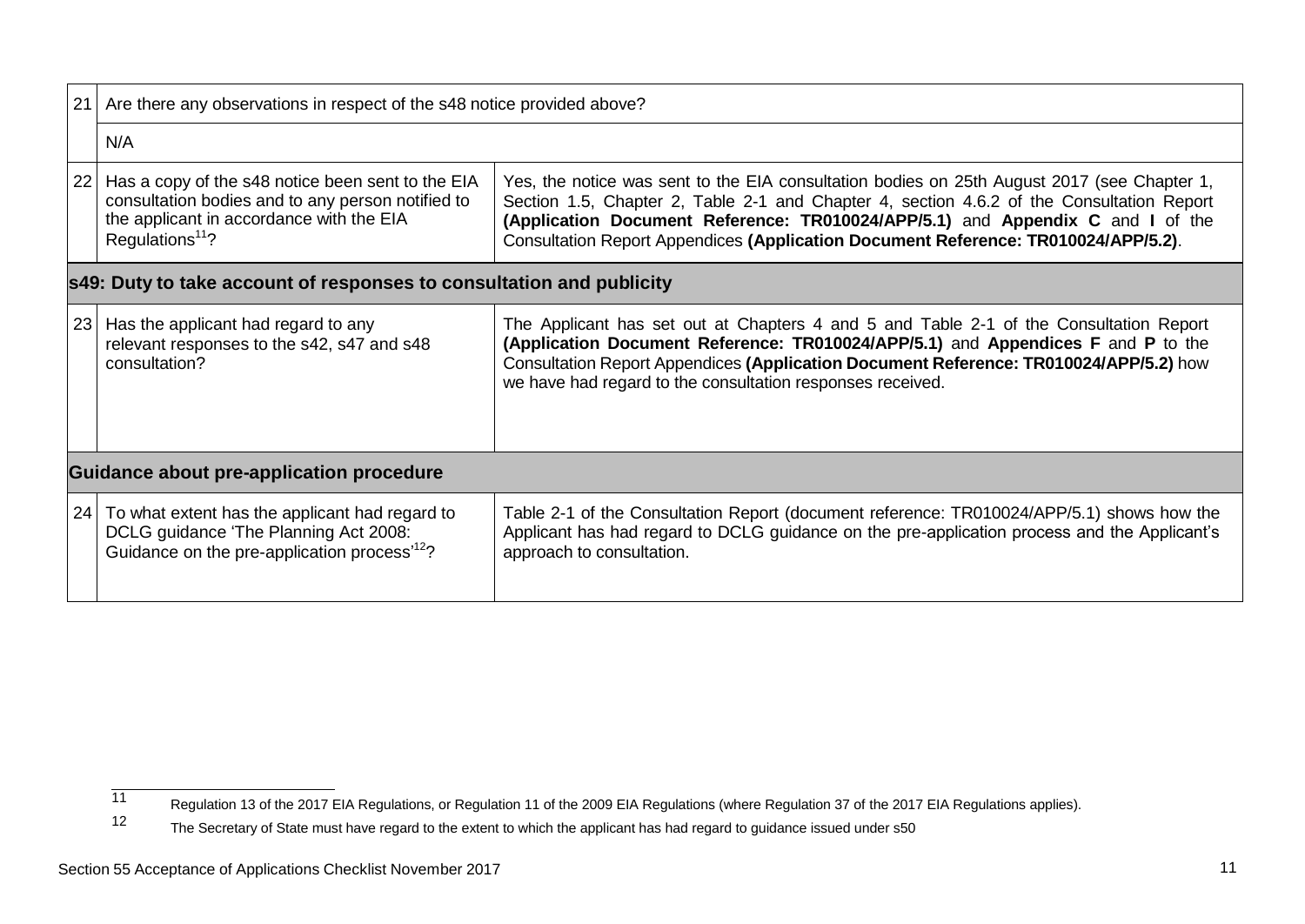|    | 25 Summary - s55(3)(e)                                                                                                                                                                                                                                                                                                                          |                                                                                                                                                                                                                                                                                                                                                                                                                                                                                                                                                                                                                                                                              |  |  |  |  |
|----|-------------------------------------------------------------------------------------------------------------------------------------------------------------------------------------------------------------------------------------------------------------------------------------------------------------------------------------------------|------------------------------------------------------------------------------------------------------------------------------------------------------------------------------------------------------------------------------------------------------------------------------------------------------------------------------------------------------------------------------------------------------------------------------------------------------------------------------------------------------------------------------------------------------------------------------------------------------------------------------------------------------------------------------|--|--|--|--|
|    | s55(3)(f) and s55(5A) The application (including accompaniments) achieves a satisfactory standard having regard to the<br>extent to which it complies with section 37(3) (form and contents of application) and with any standards set under section<br>37(5) and follows any applicable guidance under section 37(4)                           |                                                                                                                                                                                                                                                                                                                                                                                                                                                                                                                                                                                                                                                                              |  |  |  |  |
| 26 | Is it made in the prescribed form as set out in Schedule<br>2 of the APFP Regulations, and does it include:<br>a brief statement which explains why it falls<br>within the remit of the Secretary of State; and<br>a brief statement that clearly identifies the<br>location of the application site, or the route if it<br>is a linear scheme? | Yes. The application is made in the prescribed form, and explains why it falls within the<br>remit of the Secretary of State in Section 4 of the Application Form (Application<br>Document Reference: TR010024/APP/1.3). Section 6 of the Application Form<br>(Application Document Reference: TR010024/APP/1.3) provides a brief statement that<br>describes the location of the proposed route and a more detailed description is provided in<br>Chapter 2 of the Environmental Statement (Application Document Reference:<br>TR010024/APP/ 6.1). The location of the proposed Scheme is shown on the Location<br>Plan (Application Document Reference: TR010024/APP/2.1). |  |  |  |  |
| 27 | Is it accompanied by a consultation report?                                                                                                                                                                                                                                                                                                     | Yes, a Consultation Report (Application Document Reference: TR010024/APP/5.1) and<br>Report<br>Appendices<br>(Application<br>Consultation<br><b>Document</b><br>Reference:<br>TR010024/APP/5.2) accompany the application.                                                                                                                                                                                                                                                                                                                                                                                                                                                   |  |  |  |  |
| 28 | Where a plan comprises three or more separate sheets<br>has a key plan been provided showing the relationship<br>between the different sheets? <sup>13</sup>                                                                                                                                                                                    | <b>Yes</b>                                                                                                                                                                                                                                                                                                                                                                                                                                                                                                                                                                                                                                                                   |  |  |  |  |
| 29 | Is it accompanied by the documents and information<br>set out in APFP Regulation 5(2)?                                                                                                                                                                                                                                                          | Yes, the documents and information required by APFP regulation 5(2) are set out in the<br>documents and locations within the application as listed below:                                                                                                                                                                                                                                                                                                                                                                                                                                                                                                                    |  |  |  |  |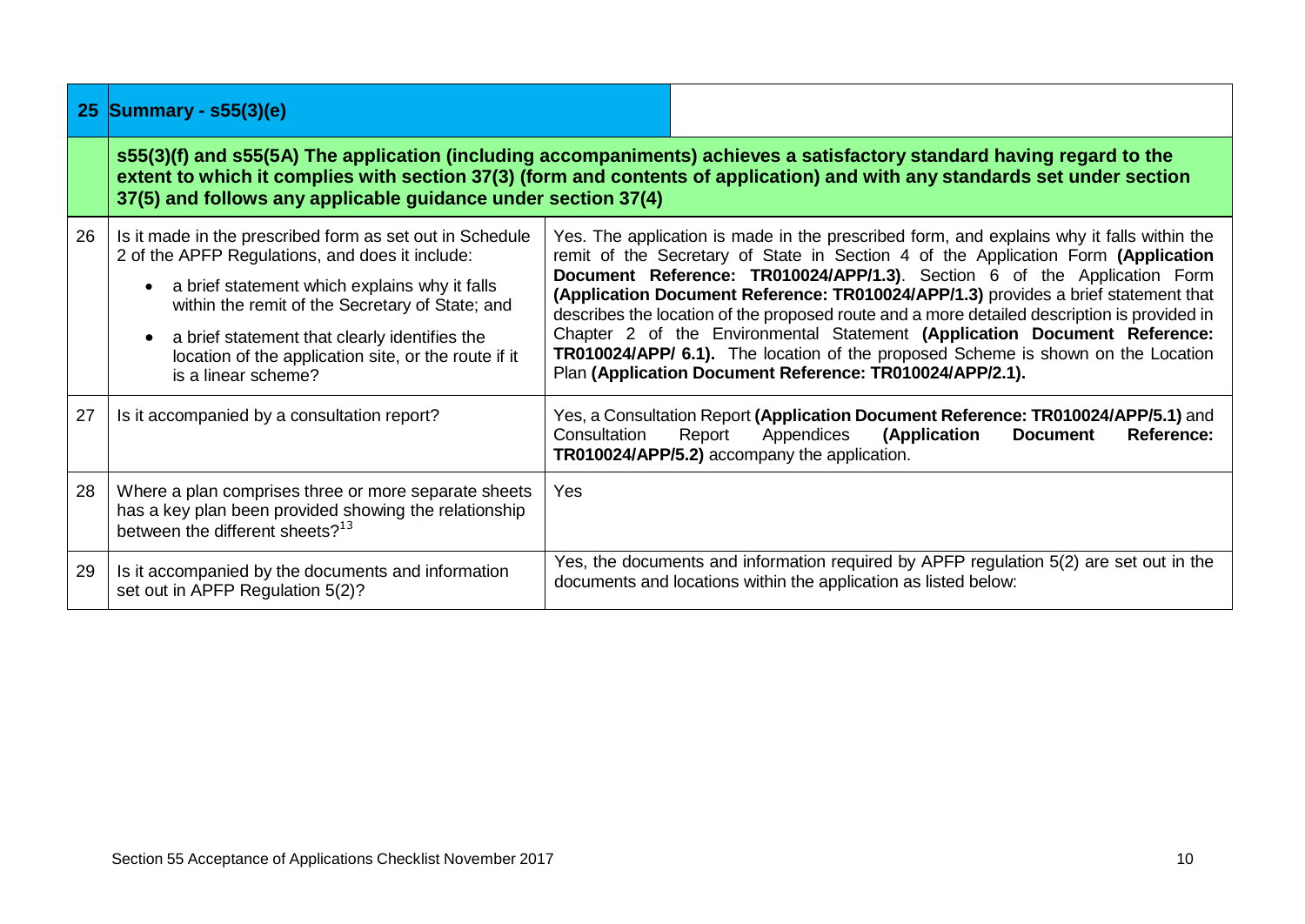|    | <b>Information</b>                                                                                                                                                                  | <b>Document</b>                                                                                                                                                                                                                                                                                                                                                                                                                                                                                                                                                                                                                                                                                             |    | <b>Information</b>                  | <b>Document</b>                                                                                                                                                                                     |
|----|-------------------------------------------------------------------------------------------------------------------------------------------------------------------------------------|-------------------------------------------------------------------------------------------------------------------------------------------------------------------------------------------------------------------------------------------------------------------------------------------------------------------------------------------------------------------------------------------------------------------------------------------------------------------------------------------------------------------------------------------------------------------------------------------------------------------------------------------------------------------------------------------------------------|----|-------------------------------------|-----------------------------------------------------------------------------------------------------------------------------------------------------------------------------------------------------|
| a) | Where<br>applicable,<br>the<br>environmental<br>statement<br>required under the<br>EIA<br>Regulations <sup>14</sup><br>and<br>any<br>scoping or screening opinions<br>or directions | The application is<br>Yes.<br>accompanied<br>by<br>an<br>Environmental Statement,<br>Environmental<br>Statement<br>Environmental<br>Figures,<br>Statement Appendices and<br>an Environmental Statement<br>Non-Technical<br>Summary<br>(Application<br><b>Document</b><br><b>References:</b><br>$TR010024/APP/6.1 - 6.4).$<br>A copy of the Scoping<br><b>Opinion</b><br>(Application<br>Reference:<br><b>Document</b><br>TR010024/APP/6.9) is also<br>the<br>submitted<br>with<br>application. A link to a copy<br>of the Scoping Report is<br>provided in Appendix 1.1 of<br>the<br>Environmental<br>Appendices<br>Statement<br><b>Document</b><br>(Application<br><b>Reference:</b><br>TR010024/APP/6.3). | b) | The draft proposed order            | Yes. The application is accompanied<br>by the draft Development Consent<br><b>Order (Application Document</b><br>Reference: TR010024/APP/3.1) in<br>the validated statutory instrument<br>template. |
|    | Is this of a satisfactory standard?                                                                                                                                                 |                                                                                                                                                                                                                                                                                                                                                                                                                                                                                                                                                                                                                                                                                                             |    | Is this of a satisfactory standard? |                                                                                                                                                                                                     |

Regulation 5(4) of The Infrastructure Planning (Applications: Prescribed Forms and Procedure) Regulations 2009<br>14 The 2017 EIA Pequlations or the 2009 EIA Pequlations (where Pequlation 27 of the 2017 EIA Pequlations applio

The 2017 EIA Regulations, or the 2009 EIA Regulations (where Regulation 37 of the 2017 EIA Regulations applies)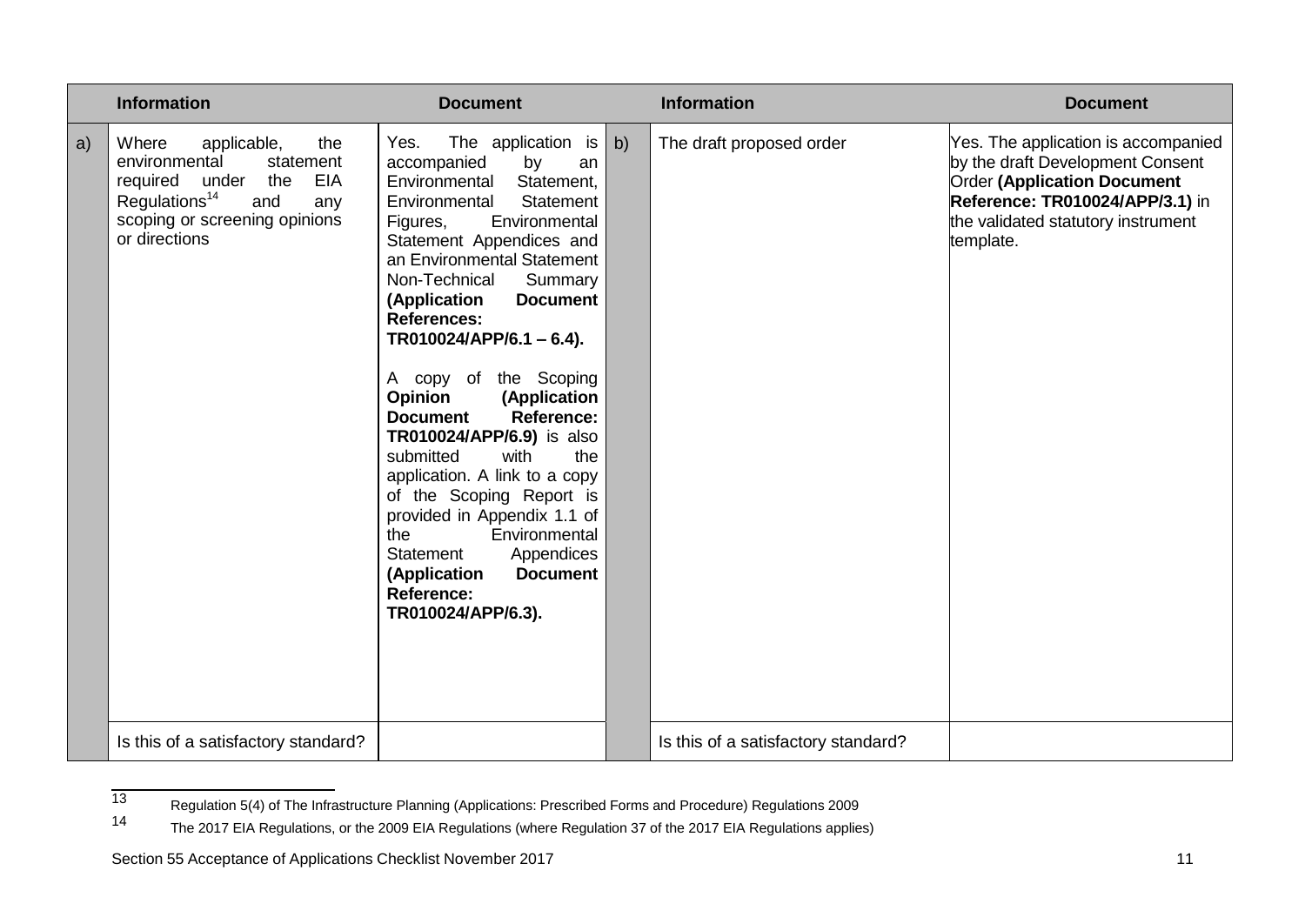| $\mathbf{C}$ | An explanatory memorandum<br>explaining the purpose and effect<br>of provisions in the draft order                  | Yes.<br>The<br>application is<br>by<br>the<br>accompanied<br>Memorandum<br>Explanatory<br>(Application<br><b>Document</b><br>Reference:<br>TR010024/APP/3.2)<br>to the<br>draft Development Consent<br>Order<br>(Application<br>Reference:<br><b>Document</b><br>TR010024/APP/3.1). | $\mathsf{d}$   | Where applicable, a book of reference<br>(where the application involves any<br>compulsory acquisition)                                                                                                                                                                                                                                                                               | Yes.<br>The<br>application is<br>accompanied by the Book of<br>Reference<br>(Application<br><b>Reference:</b><br><b>Document</b><br>TR010024/APP/4.3)<br>which<br>meets the requirements of<br>DCLG's Planning Act 2008:<br>guidance related to procedures<br>for the compulsory acquisition<br>of land.                                       |
|--------------|---------------------------------------------------------------------------------------------------------------------|-------------------------------------------------------------------------------------------------------------------------------------------------------------------------------------------------------------------------------------------------------------------------------------|----------------|---------------------------------------------------------------------------------------------------------------------------------------------------------------------------------------------------------------------------------------------------------------------------------------------------------------------------------------------------------------------------------------|------------------------------------------------------------------------------------------------------------------------------------------------------------------------------------------------------------------------------------------------------------------------------------------------------------------------------------------------|
|              | Is this of a satisfactory standard?                                                                                 |                                                                                                                                                                                                                                                                                     |                | Is this of a satisfactory standard?                                                                                                                                                                                                                                                                                                                                                   |                                                                                                                                                                                                                                                                                                                                                |
| e)           | A copy of any flood risk assessment                                                                                 | Yes. The application is<br>accompanied by a Flood Risk<br><b>Assessment (Application</b><br><b>Document Reference:</b><br>TR010024/APP/6.6)                                                                                                                                         |                | A statement whether the proposal<br>engages one or more of the matters set<br>out in section 79(1) of the Environmental<br>Protection Act 1990 (statutory nuisances)<br>and if so how the applicant proposes to<br>mitigate or limit them                                                                                                                                             | Yes.<br>The<br>application is<br>accompanied by a Statement<br><b>Relating to Statutory Nuisances</b><br>(Application<br><b>Document</b><br><b>Reference:</b><br>TR010024/APP/6.5).                                                                                                                                                            |
|              | Is this of a satisfactory standard?                                                                                 |                                                                                                                                                                                                                                                                                     |                | Is this of a satisfactory standard?                                                                                                                                                                                                                                                                                                                                                   |                                                                                                                                                                                                                                                                                                                                                |
| h)           | A statement of reasons and a<br>funding statement (where the<br>application involves any compulsory<br>acquisition) | Yes. The application is<br>accompanied by a Statement<br>of Reasons (Application<br><b>Document Reference:</b><br>TR010024/APP/4.1) and a<br><b>Funding Statement</b><br><b>(Application Document</b><br><b>Reference:</b><br>TR010024/APP/4.2).                                    | $\mathsf{i}$ ) | A land plan identifying:-<br>(i) the land required for, or<br>affected by, the proposed<br>development;<br>where applicable, any land over<br>(ii)<br>which it is proposed to exercise<br>powers of compulsory acquisition<br>or any rights to use land;<br>any land in relation to which it is<br>(iii)<br>proposed to extinguish easements,<br>servitudes and other private rights; | Yes. Land Plans (Application<br><b>Document Reference:</b><br>TR010024/APP/2.3) are<br>provided. The Land Plans<br>consist of sheets $1 - 2$ ; Land<br>Plans - Regulation 5(2)(i),<br>drawing references:<br>TR010024/APP/2.3(A),<br>TR010024/APP/2.3(B)<br>The Land Plans accord with<br>Regulation 5(2)(i) of the<br>Infrastructure Planning |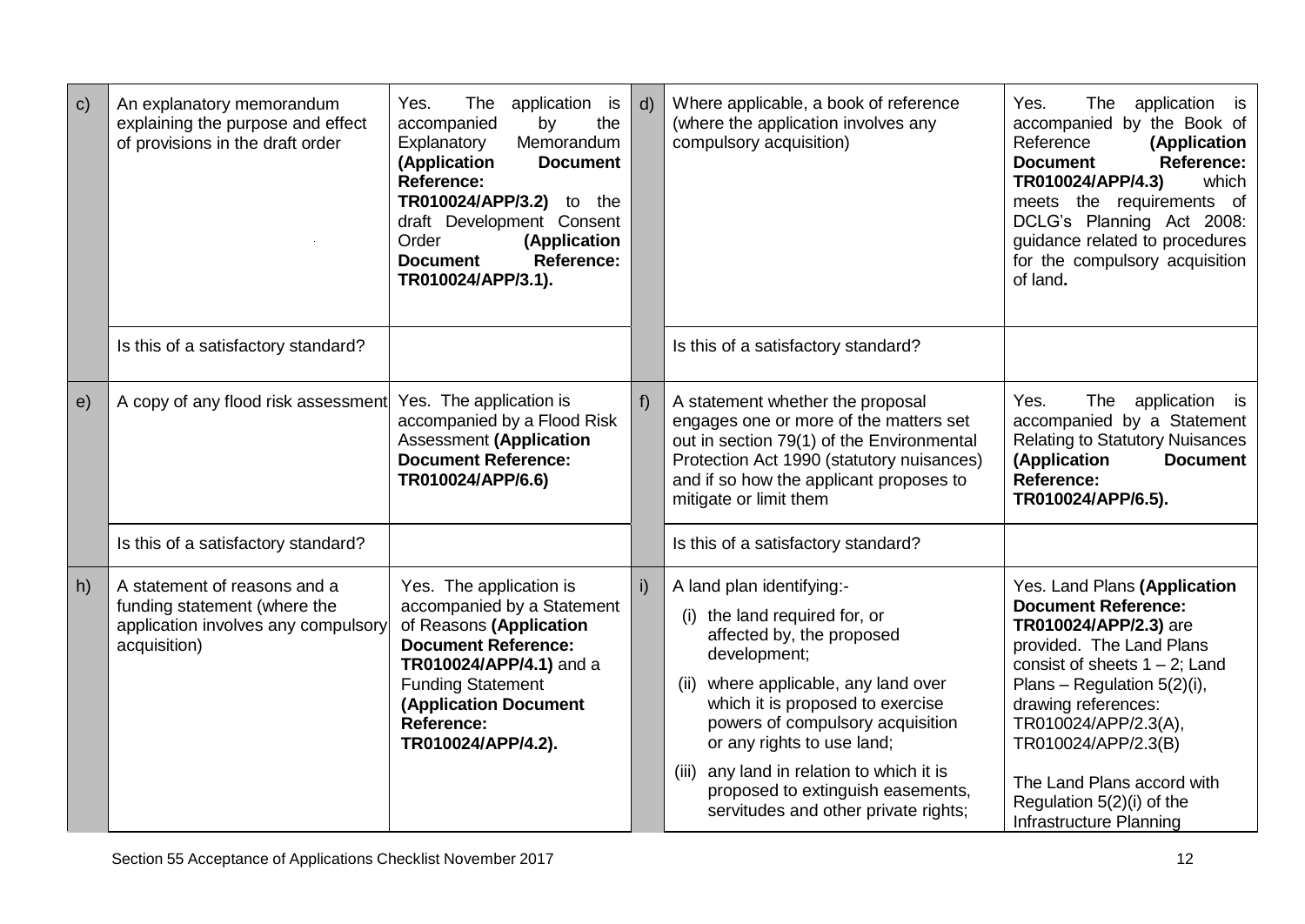|                                     | (iv) | and<br>any special category land and<br>replacement land | (Applications: Prescribed Forms<br>and Procedure) Regulations<br>2009. The Land Plans identify:                                                                                                                                                                                                                      |
|-------------------------------------|------|----------------------------------------------------------|----------------------------------------------------------------------------------------------------------------------------------------------------------------------------------------------------------------------------------------------------------------------------------------------------------------------|
|                                     |      |                                                          | all land that is required for or<br>affected by the proposed<br>Scheme;<br>any land over which it is<br>proposed to exercise powers<br>of compulsory acquisition or<br>rights to use land; and<br>any land in relation to which<br>it is proposed to extinguish<br>easements, servitudes or<br>other private rights. |
| Is this of a satisfactory standard? |      | Is this of a satisfactory standard?                      |                                                                                                                                                                                                                                                                                                                      |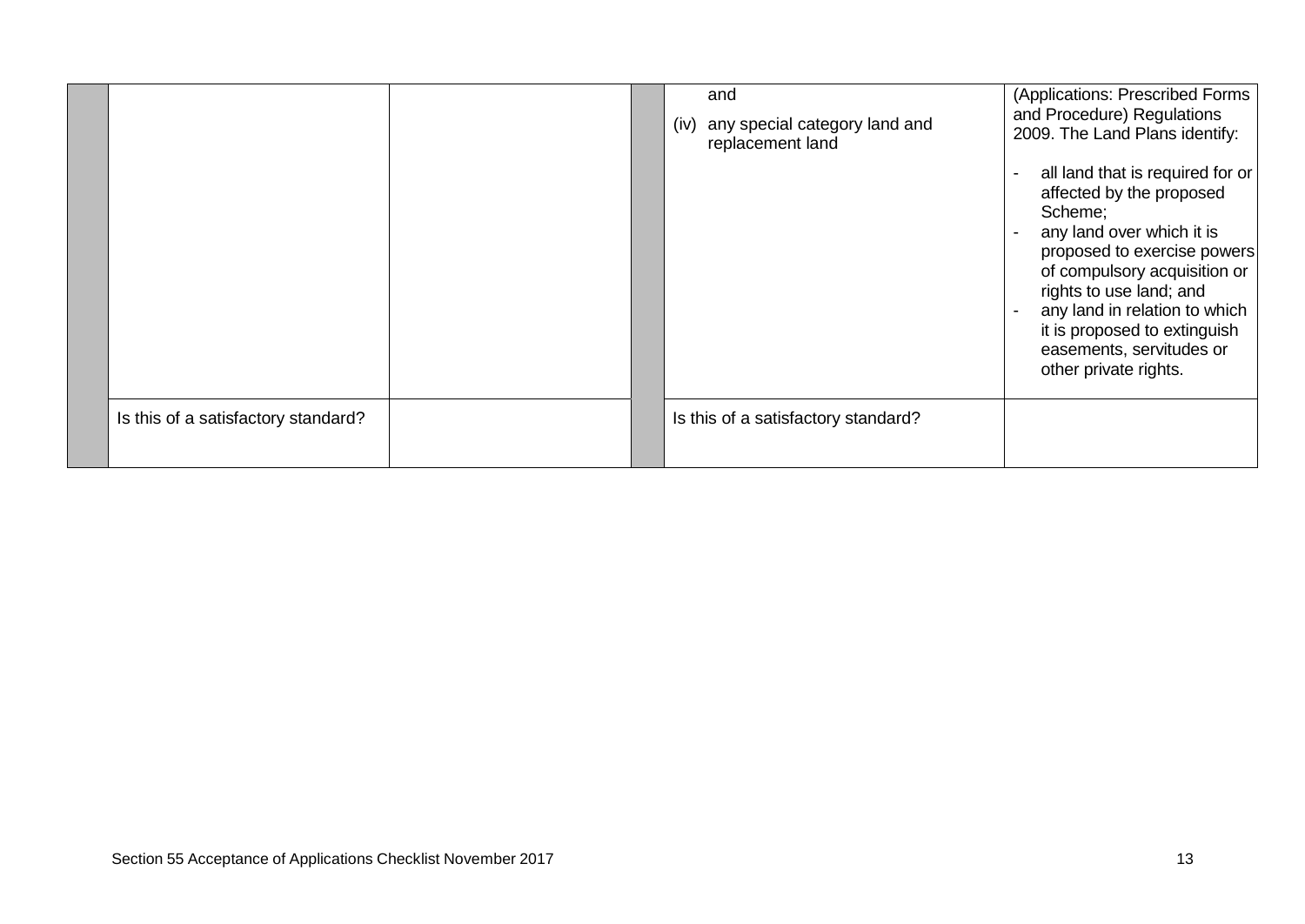| j) | A works plan showing, in relation<br>to existing features:-<br>(i) the proposed location or (for a<br>linear scheme) the proposed<br>route and<br>alignment of the development Drawings and Sections of the<br>and works; and<br>(ii) the limits within which the<br>development and works may<br>be carried out and any limits of<br>deviation provided for in the<br>draft order | Works<br>Plans  <br>Yes.<br>(Application<br><b>Document</b><br><b>Reference:</b><br>TR010024/APP/2.4)<br>are<br>provided in Volume 2 Plans,<br>DCO application.<br>The Works Plans consist of<br>Sheets $1 - 2$ , Work plans $-$<br>Regulations 5(2)(j), drawing<br>references:<br>TR010024/APP/2.4(A),<br>TR010204/APP/2.4(B)<br>The Works Plans accord with<br>Regulation $5(2)(j)$ of the<br>Infrastructure<br>Planning<br>(Applications:<br>Prescribed<br>Procedure)<br>Forms<br>and<br>Regulations 2009 and show<br>the proposed route and<br>alignment of the development<br>and the limits within which the<br>works are proposed to be<br>carried out. | k) | Where applicable, a plan identifying any<br>new or altered means of access, stopping<br>up of streets or roads or any diversions,<br>extinguishments or creation of rights of<br>way or public rights of navigation | Yes. Streets, Rights of Way<br>Access<br><b>Plans</b><br>and<br>(Application<br><b>Document</b><br>Reference:<br>TR010024/APP/2.5)<br>are<br>provided in Volume 2 Plans,<br>Drawings and Sections of the<br>DCO application. The Streets,<br>Rights of Way and Access<br>Plans consist of Sheets $1 - 2$ ,<br>Streets, Rights of Way and<br>Access Plans - Regulation<br>$5(2)(k)$ , drawing references:<br>TR010024/APP/2.5(A),<br>TR010204/APP/2.5(B)<br>The Streets, Rights of Way and<br>Access Plans accord with<br>Regulation 5(2)(k)<br>of<br>the<br>Infrastructure<br>Planning<br>Prescribed<br>(Applications:<br>Forms<br>and<br>Procedure)<br>Regulations 2009. |
|----|------------------------------------------------------------------------------------------------------------------------------------------------------------------------------------------------------------------------------------------------------------------------------------------------------------------------------------------------------------------------------------|----------------------------------------------------------------------------------------------------------------------------------------------------------------------------------------------------------------------------------------------------------------------------------------------------------------------------------------------------------------------------------------------------------------------------------------------------------------------------------------------------------------------------------------------------------------------------------------------------------------------------------------------------------------|----|---------------------------------------------------------------------------------------------------------------------------------------------------------------------------------------------------------------------|---------------------------------------------------------------------------------------------------------------------------------------------------------------------------------------------------------------------------------------------------------------------------------------------------------------------------------------------------------------------------------------------------------------------------------------------------------------------------------------------------------------------------------------------------------------------------------------------------------------------------------------------------------------------------|
|    | Is this of a satisfactory standard?                                                                                                                                                                                                                                                                                                                                                |                                                                                                                                                                                                                                                                                                                                                                                                                                                                                                                                                                                                                                                                |    | Is this of a satisfactory standard?                                                                                                                                                                                 |                                                                                                                                                                                                                                                                                                                                                                                                                                                                                                                                                                                                                                                                           |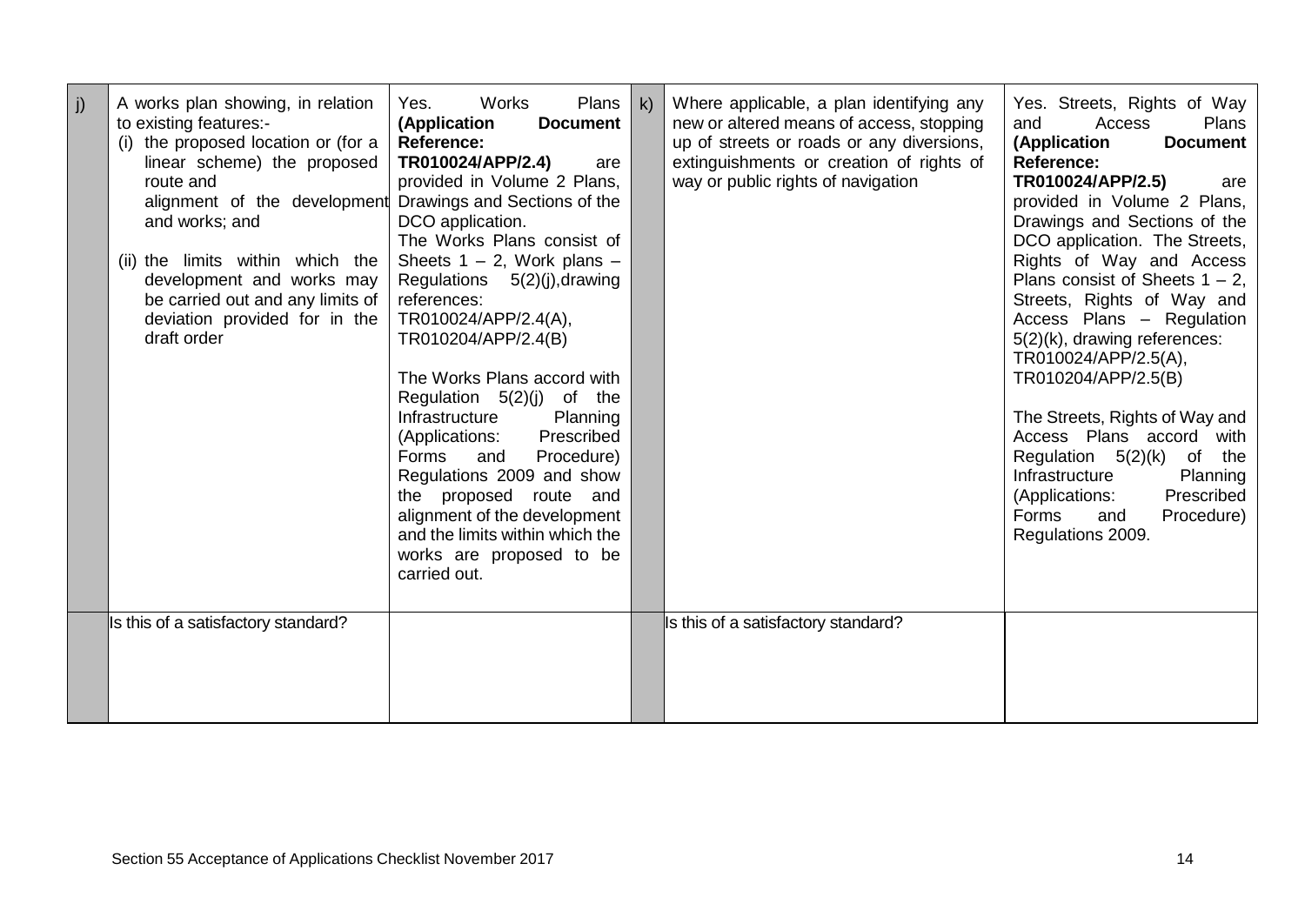| I) | Where applicable, a plan with<br>accompanying<br>information<br>identifying:-<br>(i) any statutory/non-statutory<br>sites or features of nature<br>conservation eg sites of<br>geological/<br>landscape<br>importance;<br>(ii) habitats<br>of<br>protected<br>species, important habitats<br>or other diversity features;<br>and<br>(iii) water<br>bodies in a<br>basin<br>river | The application is<br>Yes.<br>accompanied<br>by<br>an<br><b>Nature</b><br>Assessment<br>of<br>Conservation<br><b>Effects</b><br>Plan<br>with<br>(including<br><b>Nature</b><br>accompanying<br>Information)<br>Conservation<br>(Application<br><b>Document</b><br><b>Reference:</b><br>TR010024/APP/6.7)<br>Chapters 9 and 10 of the ES<br>(Application<br><b>Document</b><br><b>Reference:</b><br><b>TR010024/APP/6.1)</b> details<br>sites<br>of<br>how<br>nature                                                                                                                                                                                                      | $\mid$ m) | Where applicable, a plan with accompanying<br>information identifying any statutory/non-<br>statutory sites or features of the historic<br>environment, (eg scheduled monuments,<br>World Heritage sites,<br>listed<br>buildings,<br>archaeological<br>sites<br>registered<br>and<br>battlefields) together with an assessment of<br>any effects on such sites, features or<br>structures likely to be caused by the proposed<br>development | Yes. The application is<br>accompanied<br>by an<br>Assessment of Historical<br>Environmental<br><b>Effects</b><br>(including<br>Plan<br>with<br>Historic<br>accompanying<br>Environmental<br>Information)<br>(Application Document<br><b>Reference:</b><br>TR010024/APP/6.8) |  |
|----|----------------------------------------------------------------------------------------------------------------------------------------------------------------------------------------------------------------------------------------------------------------------------------------------------------------------------------------------------------------------------------|--------------------------------------------------------------------------------------------------------------------------------------------------------------------------------------------------------------------------------------------------------------------------------------------------------------------------------------------------------------------------------------------------------------------------------------------------------------------------------------------------------------------------------------------------------------------------------------------------------------------------------------------------------------------------|-----------|----------------------------------------------------------------------------------------------------------------------------------------------------------------------------------------------------------------------------------------------------------------------------------------------------------------------------------------------------------------------------------------------------------------------------------------------|------------------------------------------------------------------------------------------------------------------------------------------------------------------------------------------------------------------------------------------------------------------------------|--|
|    | management plan,<br>together with an assessment of<br>any effects on such sites,<br>features, habitats or bodies likely<br>to be caused by the proposed<br>development                                                                                                                                                                                                           | conservation and important<br>habitats have been identified.<br>$(L(i)$ and $(ii)$ ).<br>Chapter 14 of the ES<br>(Application<br><b>Document</b><br><b>Reference:</b><br>TR010024/APP/6.1) details<br>information identifying water<br>bodies in a river basin<br>management plan (I(iii))<br>(i) and (ii) Chapters 8, 9 and<br>10 of the ES (Application<br><b>Document</b><br><b>Reference:</b><br>TR010024/APP/6.1). Figures<br>8.2<br>and<br>9.2<br>of<br>the<br><b>Statement</b><br>Environmental<br>(Application<br><b>Figures</b><br><b>Reference:</b><br><b>Document</b><br>TR010024/APP/6.2)<br>appendix $8.3$ , $8.4$ and $9.1A$ of<br>ES<br>the<br>Appendices |           |                                                                                                                                                                                                                                                                                                                                                                                                                                              |                                                                                                                                                                                                                                                                              |  |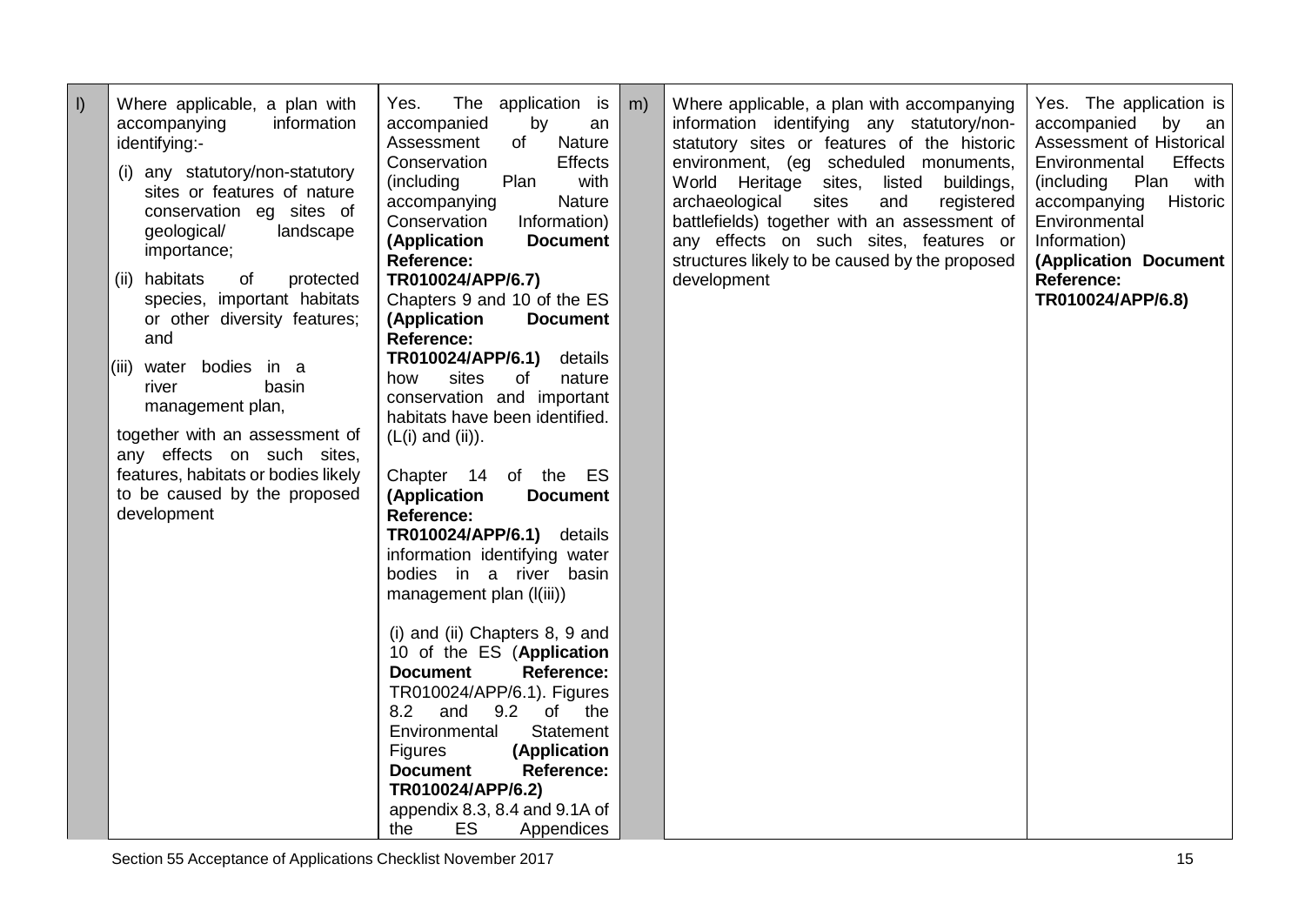|                                     | ((Document Reference)<br>TR010024/APP/6.3)<br>(iii) Chapter 14 of the ES<br>(Application Document<br>Reference:<br><b>TR010024/APP/6.1), figures</b><br>2.5, 2.6 of the ES figures<br>(Application Document<br>Reference:<br>TR010024/APP/6.2)<br>and<br>appendix 14.3 of the ES<br>Appendices (Application<br>Document Reference:<br>TR010024/APP/6.3). |                                     |  |
|-------------------------------------|----------------------------------------------------------------------------------------------------------------------------------------------------------------------------------------------------------------------------------------------------------------------------------------------------------------------------------------------------------|-------------------------------------|--|
| Is this of a satisfactory standard? |                                                                                                                                                                                                                                                                                                                                                          | Is this of a satisfactory standard? |  |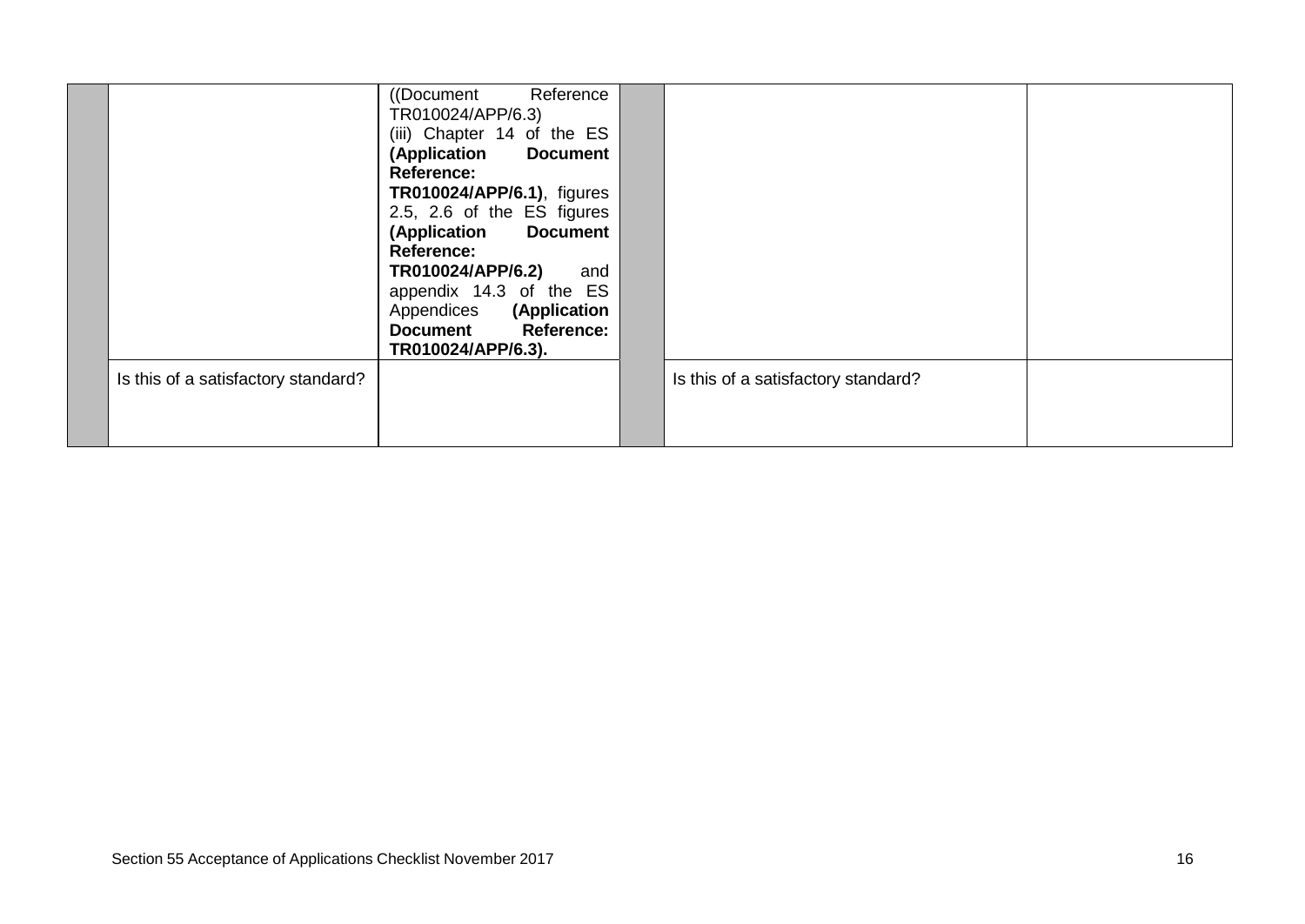| n) | Where applicable, a plan with any<br>accompanying<br>information<br>identifying any Crown land | There is no Crown Land and this is<br>therefore not applicable.                                                                                                                                                                                                                                                                                          | $\circ$ ) | Any other plans, drawings and sections<br>necessary to describe the development<br>consent proposal showing details of<br>design, external appearance, and the<br>preferred layout of buildings/structures,<br>drainage, surface water management,<br>means of vehicular and pedestrian<br>access, any car parking and landscaping | Yes. The application is<br>accompanied by a Location<br>plan<br>(Application<br>Reference:<br><b>Document</b><br>TR010024/APP/2.1),<br>a<br>Plan<br>Scheme<br>layout<br>(Application<br><b>Document</b><br>Reference:<br>TR010024/APP/2.2)<br>and<br>Engineering Drawings and<br><b>Sections</b><br>(Application<br><b>Reference:</b><br><b>Document</b><br>TR010024/APP/2.6).<br>Further detail is provided<br>under (p) below. |
|----|------------------------------------------------------------------------------------------------|----------------------------------------------------------------------------------------------------------------------------------------------------------------------------------------------------------------------------------------------------------------------------------------------------------------------------------------------------------|-----------|------------------------------------------------------------------------------------------------------------------------------------------------------------------------------------------------------------------------------------------------------------------------------------------------------------------------------------|----------------------------------------------------------------------------------------------------------------------------------------------------------------------------------------------------------------------------------------------------------------------------------------------------------------------------------------------------------------------------------------------------------------------------------|
|    | Is this of a satisfactory standard?                                                            |                                                                                                                                                                                                                                                                                                                                                          |           | Are they of a satisfactory standard?                                                                                                                                                                                                                                                                                               |                                                                                                                                                                                                                                                                                                                                                                                                                                  |
| p) | Any of the documents prescribed<br>by Regulation 6 of the APFP<br>Regulations:                 | As the proposed scheme is<br>highway related development, the<br>application is required under<br>Regulation 6(2) of the<br>Infrastructure Planning<br>(Applications: Prescribed Forms<br>and Procedure) Regulations 2009<br>to be accompanied by section<br>drawings This information is<br>provided in the Engineering<br><b>Drawings and Sections</b> | q)        | other<br>documents<br>considered<br>Any<br>necessary to support the application.                                                                                                                                                                                                                                                   | The application comprises<br>other<br>documents<br>considered necessary to<br>support the application, as<br>listed in Section 23 of the<br>Application<br>Form<br>(Application<br><b>Document</b><br><b>Reference:</b><br>TR010024/APP/1.3);<br>Introduction<br>the<br>to                                                                                                                                                       |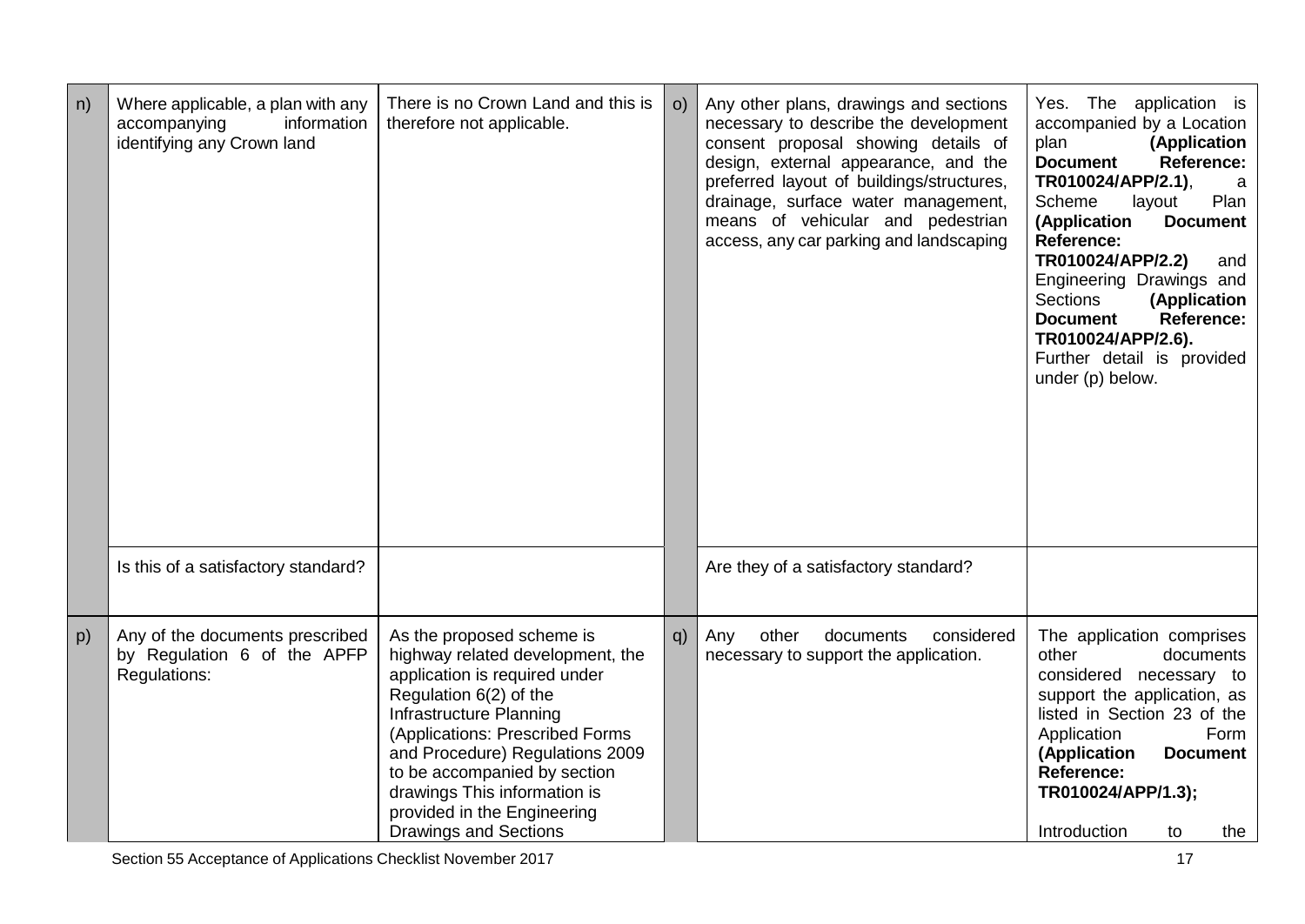| <b>(Application Document</b><br>Reference: TR010024/APP/2.6) | Application<br>(Application<br><b>Document</b><br><b>Reference:</b> |
|--------------------------------------------------------------|---------------------------------------------------------------------|
| consisting of:                                               | TR010024/APP/ 1.1);                                                 |
| Engineering Drawings - Highways                              | Covering<br>Letter<br>and                                           |
| General Arrangement - APFP                                   | Schedule of Compliance                                              |
| Regulation $5(2)(o)$ = sheets 1-2,<br>drawing references:    | with Section (Application<br><b>Document</b><br><b>Reference:</b>   |
| TR010024/APP/2.6.1(A);                                       | TR010024/APP/1.2);                                                  |
| TR010024/APP/2.6.1(B).                                       |                                                                     |
|                                                              | Planning<br>Statement                                               |
| <b>Engineering Drawings - Highways</b>                       | <b>Document</b><br>(Application                                     |
| <b>Longitudinal Sections - APFP</b>                          | Reference:                                                          |
| Regulation $5(2)(o)$ = Sheets1-3,<br>drawing references:     | TR010024/APP/7.1);                                                  |
| TR010024/APP/2.6.2(A);                                       | Outline<br>Construction                                             |
| TR010024/APP/2.6.2(B);                                       | Environmental                                                       |
| TR010024/APP/2.6.2(C).                                       | Plan<br>Management                                                  |
|                                                              | (Application<br><b>Document</b>                                     |
| <b>Engineering Drawings - Structures</b>                     | Reference:                                                          |
| - South Junction Overbridge -                                | TR010024/APP/7.2);                                                  |
| APFP Regulation 5(2)(o), drawing                             |                                                                     |
| reference:                                                   | Interrelationship<br>with                                           |
| TR010024/APP/2.6.3(A).                                       | Junction<br>Testo's<br>and                                          |
|                                                              | Advanced<br>International                                           |
| Engineering Drawings -                                       | Manufacturing<br>Park                                               |
| Structures - Non-Motorised User                              | (Application<br><b>Document</b>                                     |
| Overbridge - APFP Regulation                                 | Reference:                                                          |
| 5(2)(o), drawing reference:<br>TR010024/APP/2.6.3(B)         | TR010024/APP/7.3) and<br>Transport<br>Assessment                    |
|                                                              | Report<br>(Application                                              |
| Engineering Drawings -                                       | <b>Reference:</b><br><b>Document</b>                                |
| Structures - Non-Motorised User                              | TR010024/APP/7.4)                                                   |
| Ramps - APFP Regulation 5(2)(o),                             |                                                                     |
| drawing reference:                                           |                                                                     |
| TR010024/APP/2.6.3(C).                                       |                                                                     |
| Engineering Drawings - Drainage                              |                                                                     |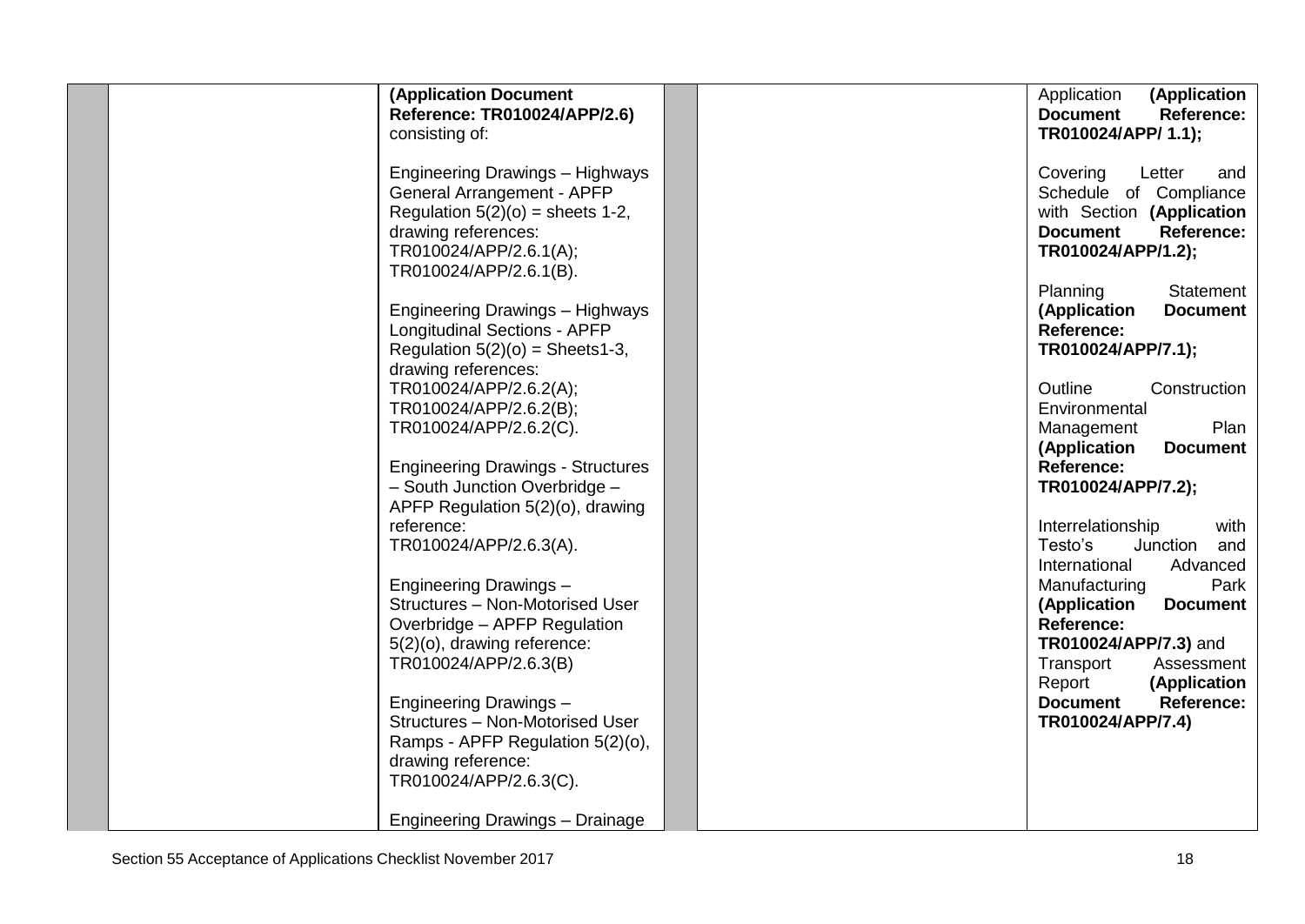|    |                                                                                                                                                                                                                                                                                                                                                                                                                                                                              | <b>General Arrangement - APFP</b><br>Regulation 5(2)(o), drawing<br>reference:<br>TR010024/APP/2.6.4.<br>The Scheme layout plans<br><b>(Application Document</b><br>Reference: TR010024/APP/2,2),<br>Streets, Rights of Way and Access<br><b>Plans (Application Document</b><br>Reference: TR010024/APP/2.5)<br>and the Transport Assessment<br><b>Report (Application Document</b><br>Reference: TR010024/APP/7.4) |                                                                                                                           |  |
|----|------------------------------------------------------------------------------------------------------------------------------------------------------------------------------------------------------------------------------------------------------------------------------------------------------------------------------------------------------------------------------------------------------------------------------------------------------------------------------|---------------------------------------------------------------------------------------------------------------------------------------------------------------------------------------------------------------------------------------------------------------------------------------------------------------------------------------------------------------------------------------------------------------------|---------------------------------------------------------------------------------------------------------------------------|--|
|    | Are they of a satisfactory<br>standard?                                                                                                                                                                                                                                                                                                                                                                                                                                      |                                                                                                                                                                                                                                                                                                                                                                                                                     | Are they of a satisfactory standard?                                                                                      |  |
| 30 | Are there any observations in respect of the documents provided above?                                                                                                                                                                                                                                                                                                                                                                                                       |                                                                                                                                                                                                                                                                                                                                                                                                                     |                                                                                                                           |  |
|    |                                                                                                                                                                                                                                                                                                                                                                                                                                                                              |                                                                                                                                                                                                                                                                                                                                                                                                                     |                                                                                                                           |  |
| 31 | Is the application accompanied by a report identifying<br>any European site(s) to which regulation 48 of the<br>Conservation (Natural Habitats, &c.) Regulations<br>1994 applies; or any Ramsar site(s), which may be<br>affected by the proposed development, together with<br>sufficient information that will enable the Secretary of<br>State to make an appropriate assessment of the<br>implications for the site if required by regulation<br>$48(1)$ ? <sup>15</sup> |                                                                                                                                                                                                                                                                                                                                                                                                                     | Yes, a Habitats Regulations Assessment accompanies the application (Application<br>Document Reference: TR010024/APP/6.10) |  |

Regulation 5(2)(g) of The Infrastructure Planning (Applications: Prescribed Forms and Procedure) Regulations 2009